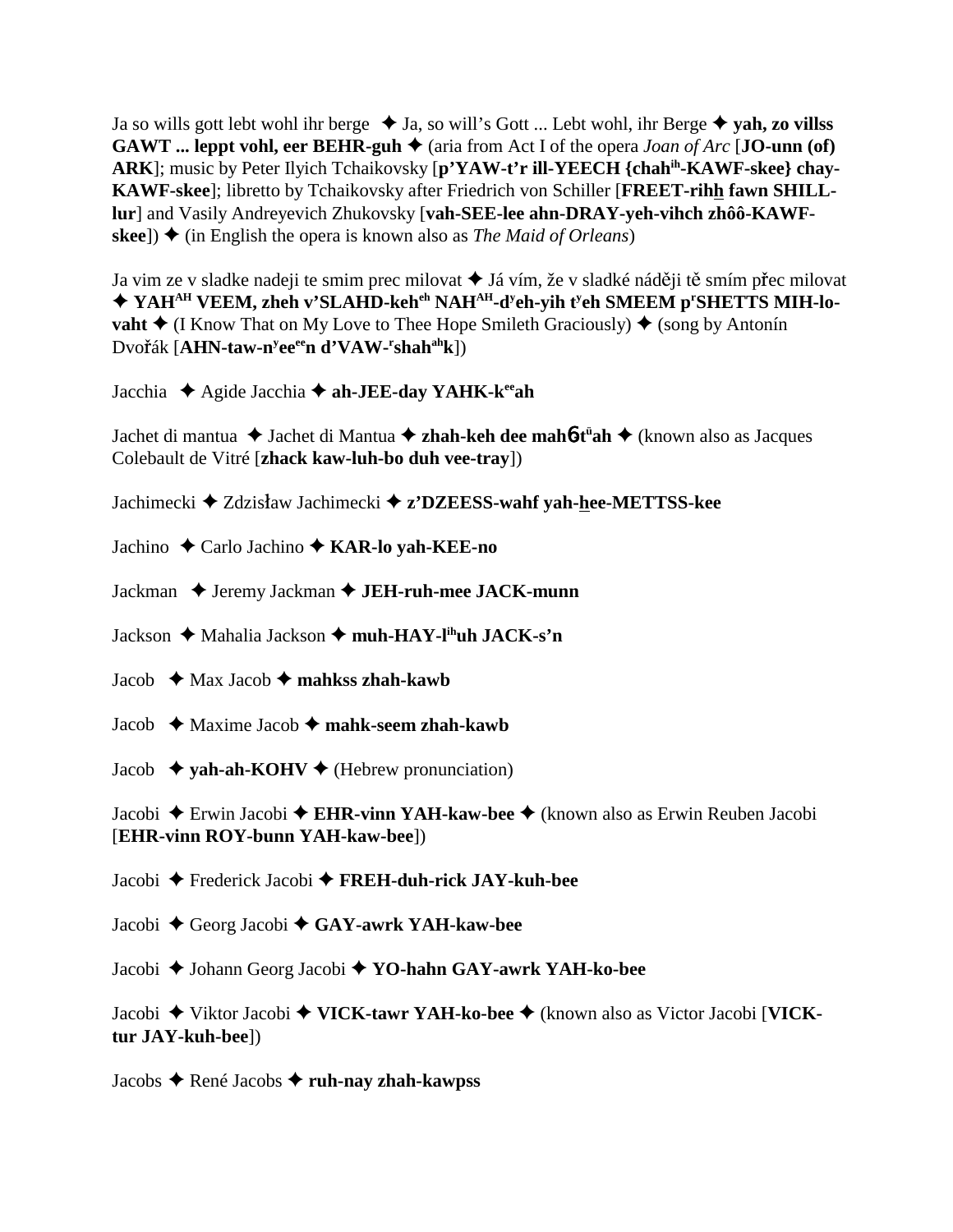Jacobsen Hans Fredrik Jacobsen **HAHNSS FREDD-rick YAH-kawp-s'n**

Jacobsen **→** Jens Peter Jacobsen ◆ **YENNSS PEE-tuh YAH-kawp-sunn** 

Jacobsen ◆ Klaus Jacobsen ◆ KLAH<sup>ôô</sup>SS JAY-kubb-sunn

Jacobsthal  $\blacklozenge$  Gustav Jacobsthal  $\blacklozenge$  GÔÔ-stahf YAH-kawpss-tahl

Jacobus de bononia ◆ Jacobus de Bononia ◆ yah-KO-büss day bo-NAW-n<sup>ee</sup>ah ◆ (known also as Jacopo da Bologna [**yah-KO-po dah bo-LO-n'yah**])

Jacoby Hanoch Jacoby **hah-NOHK yah-ah-KO-bee**

Jacopo da bologna **→** Jacopo da Bologna **→ vah-KO-po dah bo-LO-n'yah →** (known also as Jacobus de Bononia [**yah-KO-büss day bo-NO-n<sup>ee</sup>ah**])

Jacopucci Fernando Jacopucci **fayr-NAHN-doh yah-ko-POO-chee**

Jacotin **zhah-kaw-teh**6

Jacques de liege Jacques de Liège **zhack deh leeayzh** (known also as Iacobus Leodiensis [**ihah-KO-bôôss leh-o-dihAYN-siss**])

Jacquet **→** Illinois Jacquet → **ill-luh-NOY zhah-kett** → (known also as Jean Baptiste [**zhah**6 **bah-teest**] Illinois Jacquet)

Jacquet de la guerre Elizabeth-Claude Jacquet de la Guerre **eh-lee-zah-bett-klohd zhackkeh duh lah ghehr**

Jacquillat Jean-Pierre Jacquillat **zhah**6**-peeehr zhah-kee-yah**

Jacta cogitatum tuum **YAHK-tah ko-jih-TAH-tôôm tôô-ôôm** (anonymous sacred composition)

Jadassohn  $\triangle$  Salomon Jadassohn  $\triangle$  ZAH<sup>AH</sup>-lo-mawn YAH<sup>AH</sup>-dahss-sohn

Jadin Louis Emmanuel Jadin **l ôôee emm-mah-nü ell zhah-deh**6

Jadlowker ◆ Hermann Jadlowker ◆ **HEHR-mahn YAHD-lo-ker** ◆ (in Latvia, this Latvian National would be known as Hermannss Jadlowkers [**HEHR-mahnss YAHD-lo-kerss**])

Jadwiga **yahd-VEE-gah** (character in the opera *Straszny Dwór* [**STRAHSH-nih d'VÔÔR**] — *The Haunted Manor*; music by Stanisław Moniuszko [stah-N<sup>Y</sup>EESS-wahf mah**n**<sup>ee</sup>ÔÔSH-kaw] and libretto by Jan Checinski [YAHN heh**6-TSEE6-skee**])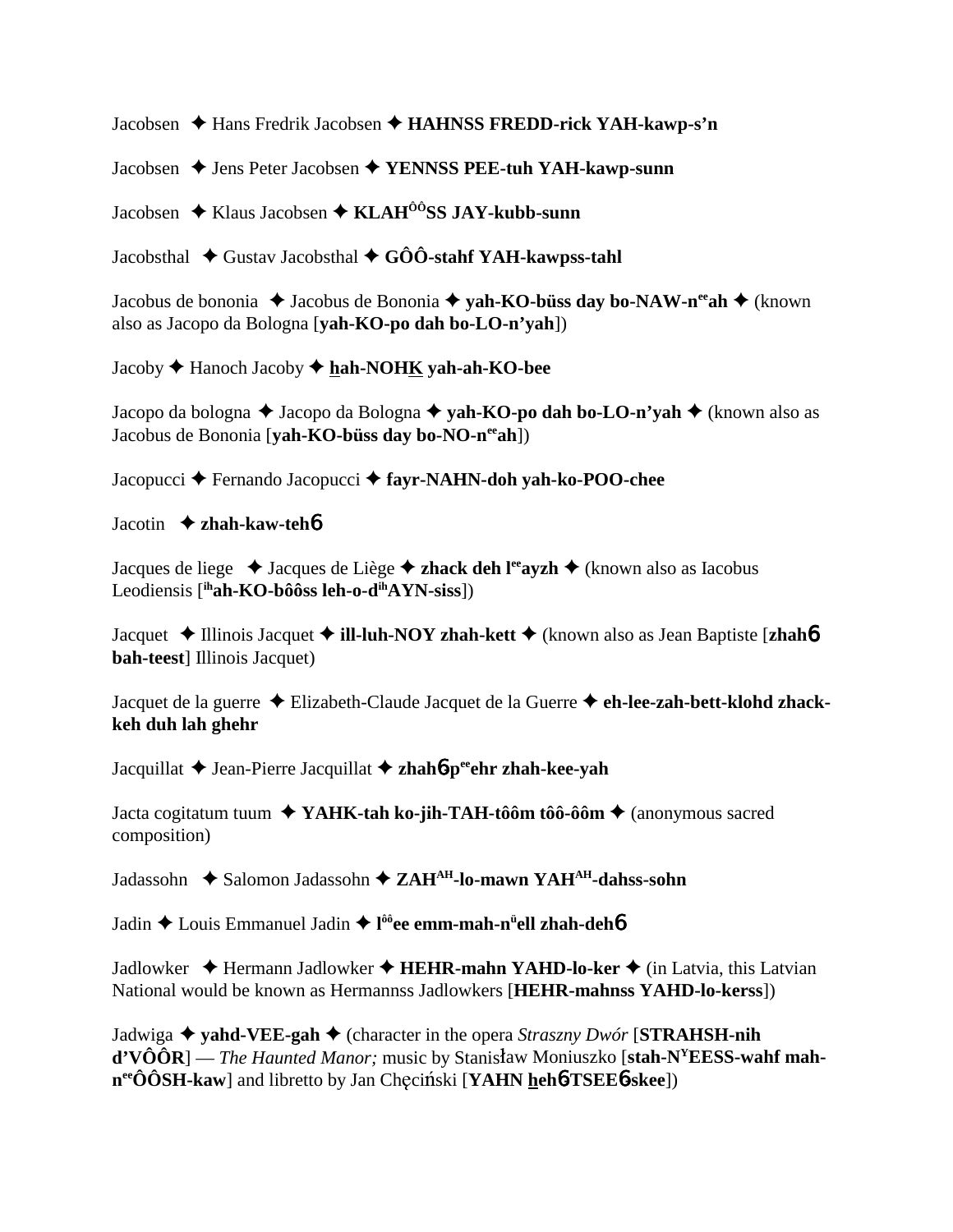Jaell Alfred Jaëll **ahl-fredd zhah-ell**

Jaell Marie Jaëll **mah-ree zhah-ell** (known also as Marie Jaëll-Trautmann [**mah-ree zhah-ell-TRAHÔÔT-mahn**])

Jaenike Margrit Jaenike **MAR-gritt YAY-nih-kuh**

Jaffee  $\triangle$  Kay Jaffee  $\triangle$  KAY JAFF-fee

Jaffee Michael Jaffee **M-kull JAFF-fee**

Jagd **←** Die Jagd **← dee YAH<sup>AH</sup>KT ←** (The Hunt) ← (Concerto in D by Johann Friedrich Fasch [**YO-hahn FREET-rihh FAHSH**])

Jagd symphonie ◆ Jagd-Symphonie ◆ YAH<sup>AH</sup>KT-züm-fo-NEE ◆ (Hunt Symphony) ◆ (composition by Leopold Mozart [**LAY-o-pawlt MO-tsart**])

Jagdlied  $\blacklozenge$  YAH<sup>AH</sup>KT-leet  $\blacklozenge$  (Hunting Song)  $\blacklozenge$  (poem by Fr. Spohr [SHPOHR] set to music **by Ludwig Spohr [LOOT-vihh SHPOHR]** — also known as Louis Spohr [l<sup>ôô</sup>ee spawr]) ◆ (poem from *Des Knaben Wunderhorn* [**dess k'NAHAH-bunn VÔÔN-tur-hawrn**] — *The Youth's Magic Horn* — set to music by Felix Mendelssohn Bartholdy [**{FEE-lickss MENN-dull-sunn** bar-TAWL-dee} FAY-lickss MENN-t'lss-zoh<sup>oh</sup>n bar-TAWL-dee])

Jagel Frederick Jagel **FREH-duh-rick JAY-gh'l**

Jager  $\triangle$  Der Jäger  $\triangle$  dayr YAY-gur  $\triangle$  (The Hunter)  $\triangle$  (poem by Wilhelm Müller [VILL**hellm MÜL-lur**] set to music by Franz Schubert [**FRAHNTSS SHOO-bert**] in the song cycle *Die schöne Müllerin* [**dee SHÖ-nuh MÜL-luh-rinn**] —*The Miller's Lovely Daughter*)

Jagerlied  $\blacklozenge$  Jägerlied  $\blacklozenge$  **YAY-gur-leet**  $\blacklozenge$  (Hunting Song)  $\blacklozenge$  (composition by Felix Mendelssohn [**{FEE-lickss MENN-dull-sunn} FAY-lickss MENN-t'lss-zohohn**])

Jago  $\blacklozenge$  **YAH-go**  $\blacklozenge$  (character in the opera *Otello* [o-TAYL-lo]; music by Giuseppe Verdi [joo-**ZAYP-pay VAYR-dee**]; libretto by Arrigo Boito [**ar-REE-go bo-EE-toh**] after William Shakespeare [**WILL-l<sup>ih</sup>umm SHAYK-spih<sup>uh</sup>r**])

Jagoda Flory Jagoda **FLAW-ree yah-GAW-dah**

Jahel  $\triangle$  **zhah-ell**  $\triangle$  (character in the opera *Le roi d'Ys* [luh r'wah deess] — *The King of Ys* [**EESS**]; music by Édouard Lalo [**ay-dôôar lah-lo**] and libretto by Édouard Blau [**ay-dôôar blo**])

Jahn  $\triangle$  Otto Jahn  $\triangle$  AWT-toh YAHN

Jahn  $\triangle$  Wilhelm Jahn  $\triangle$  VILL-hellm YAHN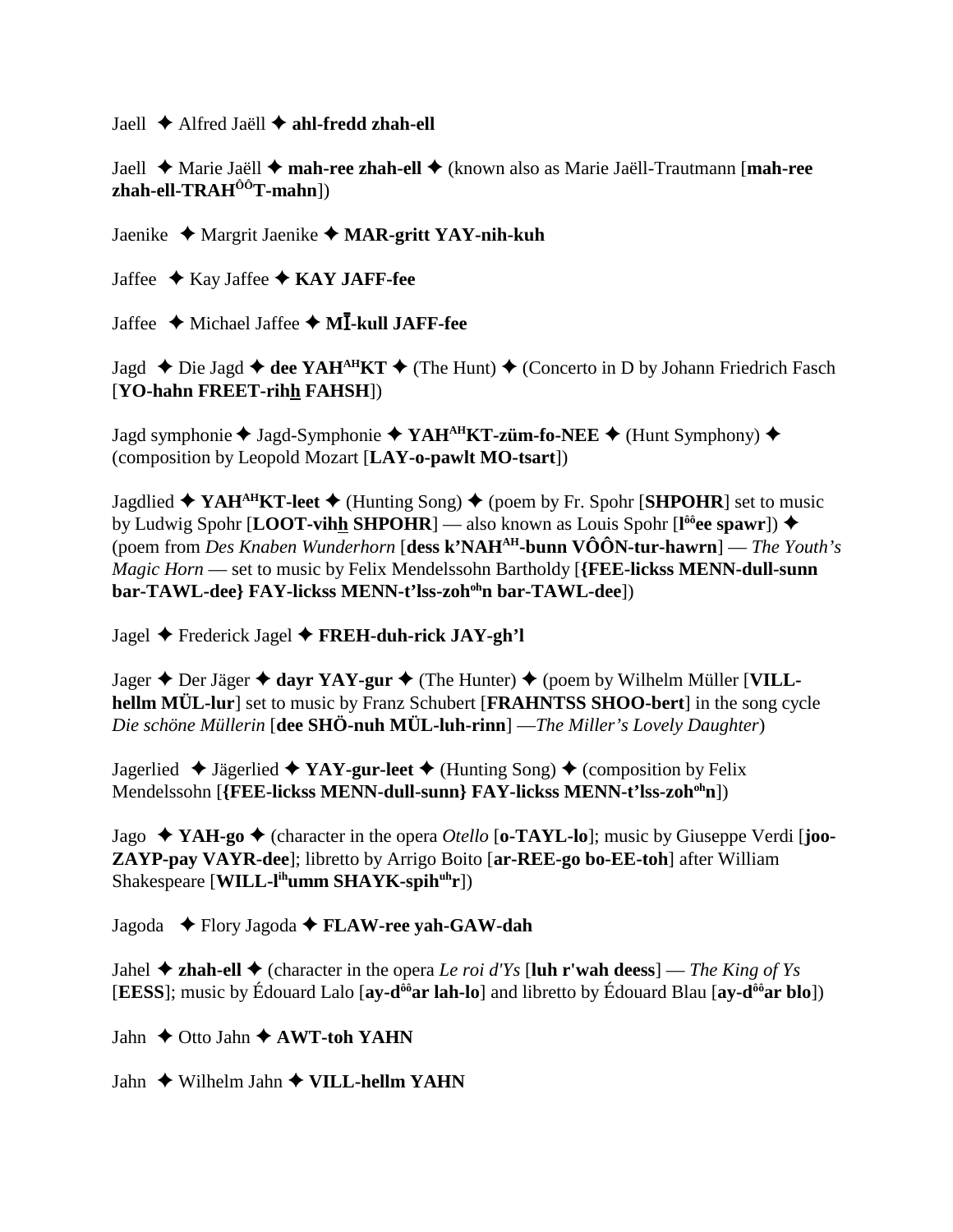Jahns Friedrich Wilhelm Jähns **FREET-rihh VILL-hellm YAYNSS**

Jahreszeiten  $\triangle$  Die Jahreszeiten  $\triangle$  dee YAH<sup>AH</sup>-russ-ts**I**-tunn  $\triangle$  (The seasons)  $\triangle$  (an oratorio for three solo voices with chorus and orchestra; music by Franz Joseph Haydn [**FRAHNTSS YOHOH-zeff H-d'n**] and libretto by Gottfried van Swieten [**GAWT-freet funn SVEE-tunn**])

Jai maintes fois  $\blacklozenge$  J'ai maintes fois  $\blacklozenge$  **zheh mehôt fwah**  $\blacklozenge$  (anonymous ballad from medieval Cyprus)

Jai presque peur en verite J'ai presque peur, en vérité **zheh pressk' pör, ah**6 **vay-ree-tay**  $\triangle$  (I am almost afraid, in truth)  $\triangle$  (poem by Paul Verlaine [**pohl vehr-lenn**] set to music by Gabriel Fauré [gah-br<sup>ee</sup>ell fo-ray])

Jai vu le loup  $\blacklozenge$  J'ai vû le loup  $\blacklozenge$  **zheh vü luh lôô**  $\blacklozenge$  (traditional song of renaissance France)

Jaime lamour  $\blacklozenge$  J'aime l'amour  $\blacklozenge$  **zhemm lah-môôr**  $\blacklozenge$  (In Love with Love)  $\blacklozenge$  (poem by Louis Gallet [**l ôôee gahl-leh**] set to music by Georges Bizet [**zhawrzh bee-zay**])

Jairazbhoy Nazir Jairazbhoy **NAH-zur juh-RAHZ-boy** known also as Nazir Ali [**ah-LEE**] Jairazbhoy)

Jakowicka Teodozja Friderici-Jakowicka **teh-aw-DAWZ-yah free-deh-REE-tsee-yahkaw-VEETSS-kah**

Jalas Jussi Jalas **YOOSS-sih YAH-lahss**

Jaleo **hah-LAY-o** (excerpt from *Salsa para Vientos* [**SAHL-sah pah-rah veeAYN-tawss**] by Roberto Sierra [**ro-BEHR-toh see-EH-rah**])

Jallais par des chemins perfides **↓** J'allais par des chemins perfides **→ zhah-leh par day sh'meh**6 **pehr-feed**  $\blacklozenge$  (I Was Traveling by Treacherous Ways)  $\blacklozenge$  (poem by Paul Verlaine [**pohl vehrlenn**] set to music by Gabriel Fauré [gah-br<sup>ee</sup>ell fo-ray])

Jalousie (La Jalousie **lah zhah-lôô-zee** (Jealousy) (character in the opera *Médée* [**may-day**]; music by Marc Antoine Charpentier [**mark ah**6**-twahn shar-pah**6**-teeay**] and libretto by Pierre Corneille [**peeehr kawr-nehy'**])

Jam non procul ab axe armatae face  $\triangle$  Jam non procul ab axe — Armatae face  $\triangle$  YUMM **nohn PRAW-kôôl ubb AHK-seh — ar-MAH-tay FUH-chay ♦** (Now, not far off, dawn is rising) ♦ (song by Antonio Vivaldi [**ahn-TAW-n<sup>ee</sup>o vee-VAHL-dee**])

Jamerson **→** Thomas Jamerson **→ TAH-muss JAY-mur-s'n** 

James Clarity James **KLA-rih-tee JAYMZ**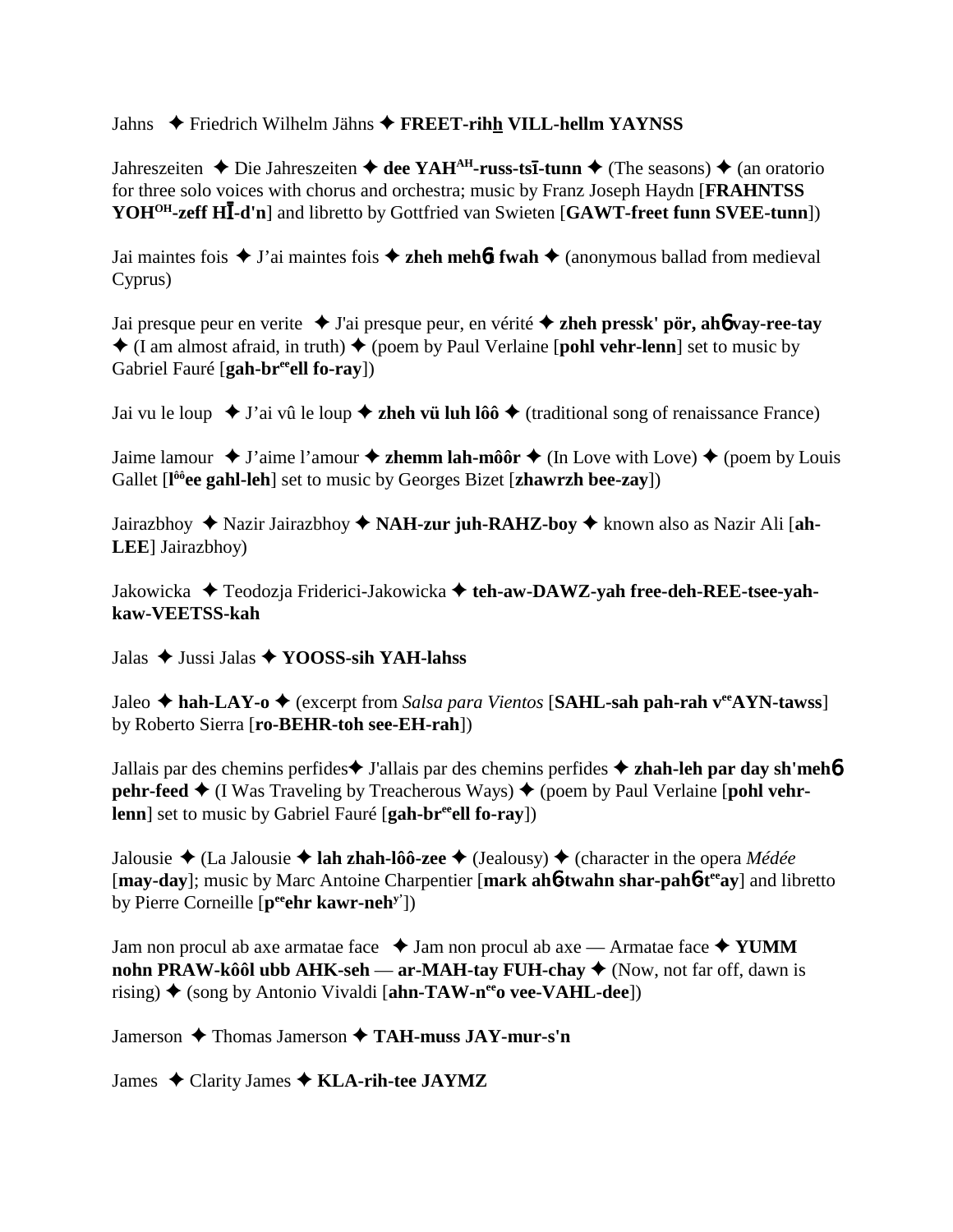Jamshik  $\triangleq$  Jamsh'ik  $\triangleq$  **vahm-SHEEK**  $\triangleq$  (Coachman)  $\triangleq$  (Russian folk song)

Jan **↓** Karl von Jan **↓ KARL fawn YAHN** 

Janacek ◆ Bedřich Janáček ◆ BEDD-<sup>r</sup>shih<u>k</u> yah-NAH<sup>AH</sup>-check

Janacek Leoš Janáek **LEH-awsh yah-NAHAH-check**

Janacopoulos Véra Janacopoulos **VEH-rah yah-nah-KO-poo-luss**

Janecek Karel Janeek **KAH-rell YAH-neh-check**

Janequin **←** Clément Janequin ← klay-mah**6** zhah-nuh-keh**6** ← (the last name is also spelled Jannequin [**zhahn-nuh-keh**6])

Janes Douglas Janes **DUGG-luss JAYNZ**

Janes  $\blacklozenge$  J. Janés  $\blacklozenge$  (J.) hah-NAYSS

Janigro **→** Antonio Janigro → **ahn-TAW-n<sup>ee</sup>o vah-NEE-gro** 

Janis  $\triangle$  Byron Janis  $\triangle$  **BI**-runn JA-nuss

Janitsch Johann Gottlieb Janitsch **YO-hahn GAWT-leep YAH-nihch**

Jankelevitch Vladimir Jankélévitch **vlah-dee-meer zhah**6**-kay-lay-veetch**

Janko Paul von Jankó **PAHÔÔL fawn YAHN-kawaw**

Janku **→** Hana Janků → **HAH-nah YAHN-koo**<sup>oo</sup>

Jannaconi Giuseppe Jannaconi **joo-ZAYP-pay yahn-nah-KO-nee**

Jano ◆ YAH-no ◆ (character in the opera *Jen uta* [**yeh-NOO<sup>00</sup>-fah**]; music by Leoš Janáček [**LEH-awsh yah-NAHAH-check**]; libretto by Janáek after Gabriela Preissová [**GAH-priheh-lah PRSS-saw-vahah**])

Janoki Judit Jánoki **YÔÔ-ditt YAHAH-naw-kee**

Janowitz **→** Gundula Janowitz → GÔÔN-tôô-lah YAH<sup>AH</sup>-naw-vittss

Janowka  $\blacklozenge$  Thomas Balthasar Janowka  $\blacklozenge$  TOH-mahss BAHL-tah-zar YAH-nawv-kah $\blacklozenge$ (Germanized version of the Czech name Tomáš Baltazar Janovka [**toh-MAHAHSH BAHL-tahzar YAH-nawv-kah**])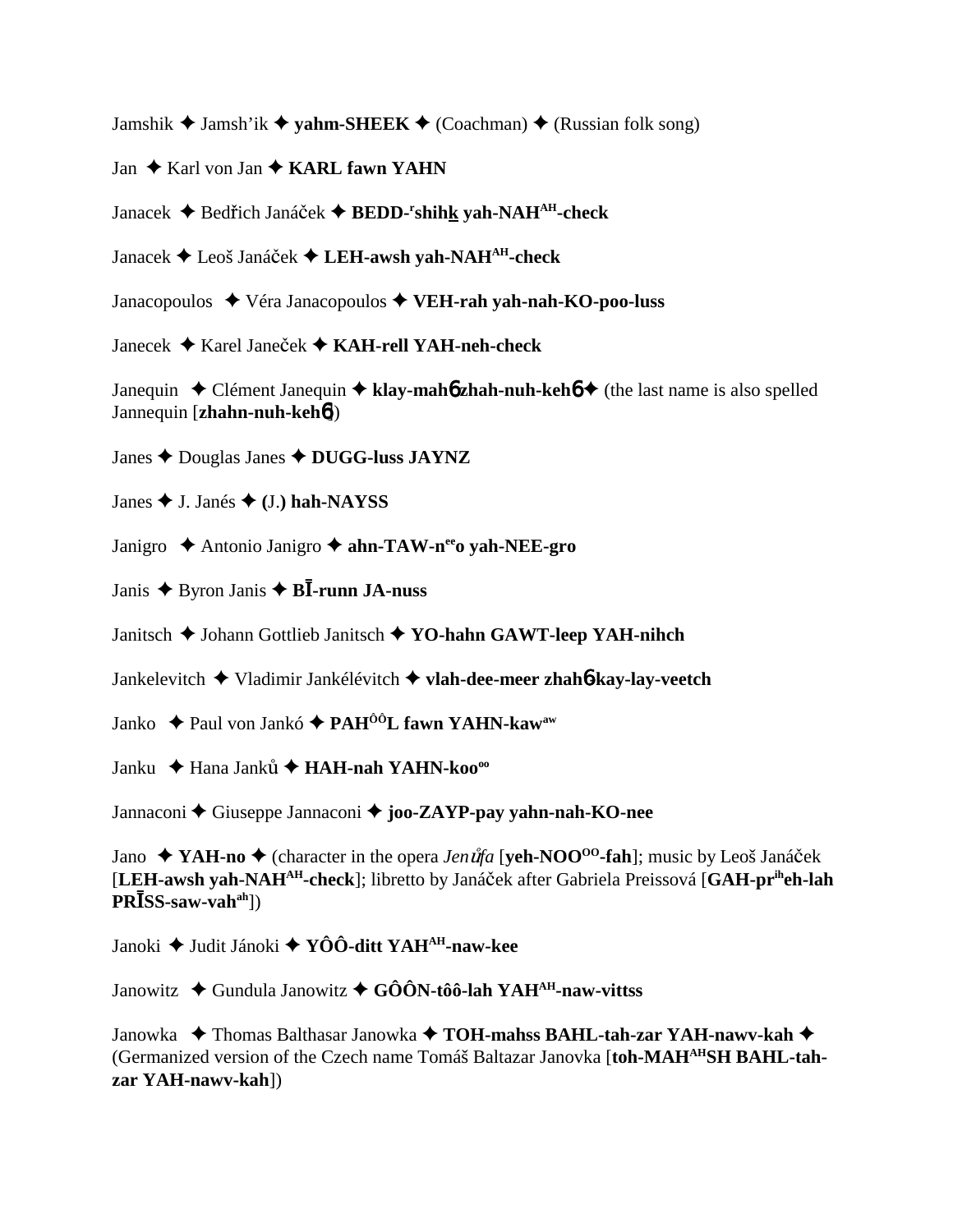Janowski Marek Janowski **MAH-reck yah-NAWF-skee**

Jansa Leopold Jansa **LEH-o-pohlt YAHN-sah**

Jansen Rudolf Jansen **RÜ-dawlf YAHN-sunn**

Janson Alfred Janson **AHL-fredd YAHN-sawn**

Jansons ◆ Arvid Jansons ◆ AR-vidd YAHN-sohnss ◆ (known also as Arvid Yansons  $[YAHN-sohnss]$   $\blacklozenge$  (in Latvia, the first name of this Latvian National would be known as Arvids [**AR-veedss**])

Jansons Mariss Jansons **MAH-riss YAHN-sohnss**

Janssen Herbert Janssen **{HUR-burt JANN-sunn} HEHR-pert YAHNSS-sunn**

Janssen Werner Janssen **WUR-nur JANN-sunn**

Janssens ◆ Jean-François-Joseph Janssens ◆ zhah6**-frah6-swah-zho-zeff YAHN-sunnss** 

Janzso  $\triangle$  György Janzsó  $\triangle$  **JÖRJ YAHN-zhoh<sup>oh</sup>** 

Jaques dalcroze Émile Jaques-Dalcroze **ay-meel zhack-dahl-krawz**

Jardanyi Pál Járdányi **PAHAHL YAHAHR-dahahn-yee**

Jardin Le Jardin **luh zhar-deh**6 (The Garden) (text by Oscar Wilde [**AWSS-kur WLD**] set to music by Charles Tomlinson Griffes [**CHAH-rullz TAHM-l'n-s'n GRIFF-fuss**])

Jardin de dolly ◆ Le jardin de Dolly ◆ luh zhar-deh**6** duh dawl-lee ◆ Dolly's Garden) ◆ (excerpt from the suite *Dolly* [**dawl-lee**] by Gabriel Fauré [**gah-breeell fo-ray**])

Jardin de notre soeur claire Le jardin de notre sœur Claire  **luh zhar-deh**6 **d'naw-tr' sör klehr ♦** (poem by Léon Chancerel [**lay-aw6** shah**6-suh-rell**] set to music by Jacques Chailley [**zhack shahee-yee**])

Jardin feerique ◆ Le jardin féerique ◆ luh zhar-deh**6** fay-reek ◆ (The Fairy Garden) ◆ (excerpt from the suite *Ma mère l'oye* [**mah mehr l'wah**] — *My Mother Goose* — by Maurice Ravel [**mo-reess rah-vell**])

Jardin nocturne  $\triangle$  **zhar-deh<sup>6</sup> nawk-türn**  $\triangle$  (Nocturnal Garden)  $\triangle$  (excerpt from the song cycle *Mirages* [mee-rahzh] by Gabriel Fauré [gah-br<sup>ee</sup>ell fo-ray])

Jardins sous la pluie Jardins sous la pluie **zhar-deh**6 **sôô lah plü ee** (Gardens in the Rain) (excerpt from *Estampes* [**ess-tah**6**p**] — *Prints* — by Claude Debussy [**klohd deh-büss-see**])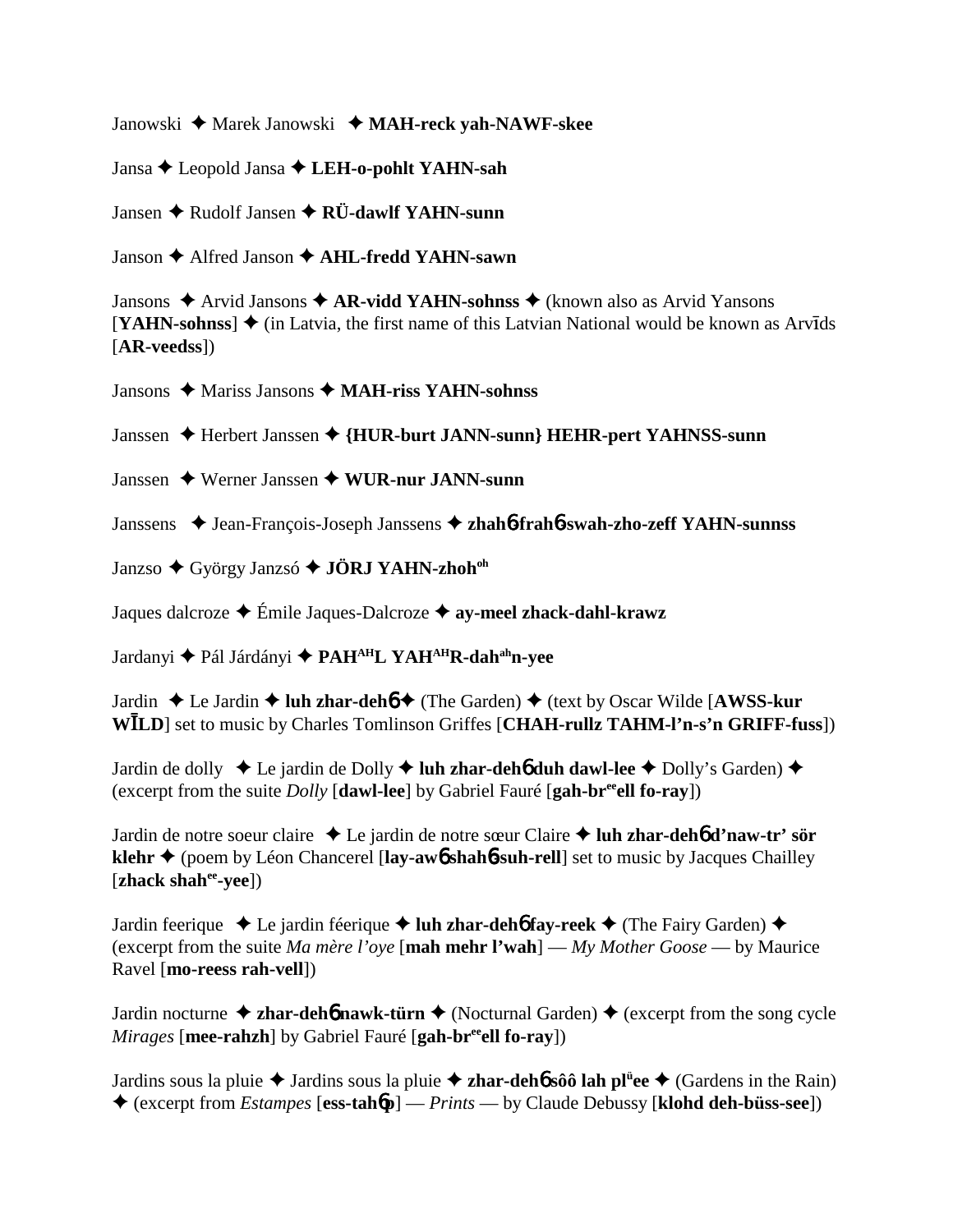Jarecki Henryk Jarecki **HENN-rick yah-RETTSS-kee**

Jarecki Tadeusz Jarecki **tah-DEH-ôôsh yah-RETTSS-kee**

Jaresch August Jaresch **AHÔÔ-gôôst YAH-ruhsh**

Jarnach Philipp Jarnach **FEE-lipp YAR-nahk**

Jarnefelt  $\blacklozenge$  Armas Järnefelt  $\blacklozenge$  AR-mahss YA<sup>R</sup>-neh-fellt  $\blacklozenge$  (known also as Edvard [EDD**vard**] Armas Järnefelt)

Jarnefelt Maikki Järnefelt **MAHIHK-kih YAR-neh-fellt**

Jarno Georg Jarno **GAY-awrg YAR-no**

Jarnowick Giovanni Jarnowick **jo-VAHN-nee YAR-no-vick** (known also as Giovanni Mane Giornovichi [**jo-VAHN-nee MAH-nay johr-no-VEE-kee**])

Jarnowick ◆ Pierre Louis Hus-Désforges Jarnowick ◆ p<sup>ee</sup>ehr l<sup>ôô</sup>ee ü-day-fawrzh zhar-naw**vick ◆** (known also as Pierre Louis Hus-Désforges)

Jaroch ♦ Jiří Jaroch ♦ YIH-<sup>r</sup>shee<sup>ee</sup> YAH-raw<u>k</u>

Jaroff  $\triangle$  Sergei Jaroff  $\triangle$  sehr-GAY<sup>EE</sup> YAH-ruff  $\triangle$  (the last name is transliterated also as Jarov [**YAH-ruff**])

Jarre Maurice Jarre **mo-reess zhahr** / (known also as Maurice Alexis [**ah-leck-see**] Jarre)

Jarreau  $\triangle$  Al Jarreau  $\triangle$  A<sup>L</sup> jar-RO

Jarrett Keith Jarrett **KEETH JEHR-rutt**

Jarvi Neeme Järvi **NAYAY-muh YEHR-vee**

Jasna gora  $\triangle$  Jasna Gora  $\triangle$  YAHSS-nah GÔÔ-rah  $\triangle$  (the black virgin of Jasna Gora is a sacred symbol of Polish independence — Jasna Gora is also spelled Jasnogora [**yahss-naw-GÔÔrah**])

Jasnogora ◆ (*see* Jasna Gora)

Jason **zhah-saw**6 (character in the opera *Médée* [**may-day**]; music by Marc Antoine Charpentier [mark ah**6-twahn shar-pah6-t<sup>ee</sup>ay**] and libretto by Pierre Corneille [peen] kawr**nehy'**])

Jasz Klári Jász **KLAHAH-ree YAHAHSS**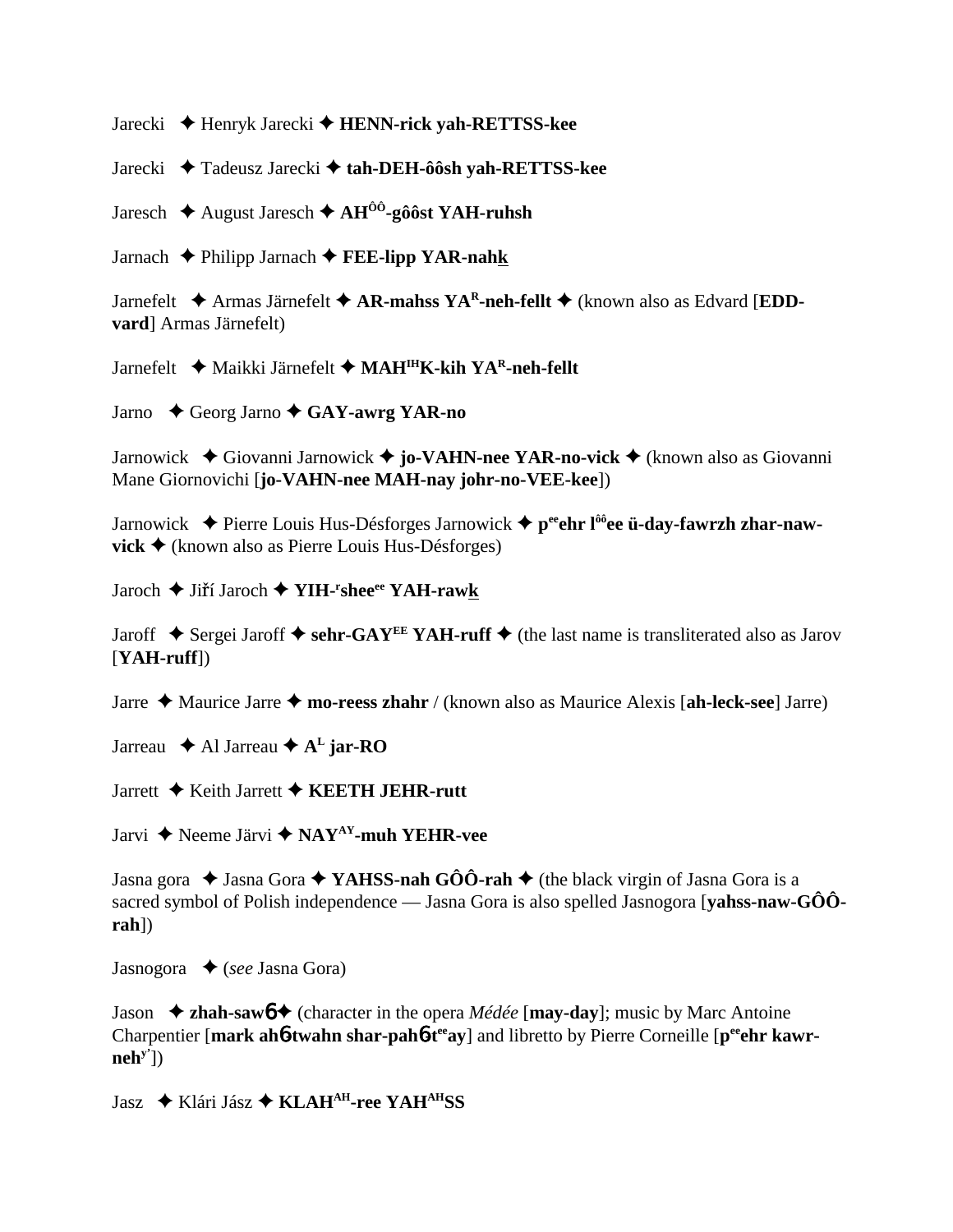Jatendray tant quil vous playra **→** J'atendray tant qu'il vous playra **→ zhah-tah<sup>6</sup>-dreh tah<sup>6</sup> keel vôô pleh-rah**  $\triangleleft$  (I will wait as long as you wish)  $\triangleleft$  (rondeau [**RAHN-doh**] by Guillaume Dufay [ghee-yohm dü-f**ī**])

Jattends un navire  $\triangle$  J'attends un Navire  $\triangle$  **zhah-tahó züó nah-veer**  $\triangle$  (I'm Waiting for a Ship) (song from the opera *Marie Galante* [**mah-ree gah-lah**6**t**]; music by Kurt Weill [**KÔÔRT VL**]; libretto by Jacques Déval [**zhack day-vahl**] and Fernay [**fehr-nay**])

Jaubert  $\triangleleft$  Maurice Jaubert  $\triangleleft$  mo-reess zho-behr

Jauchzet dem herren  $\triangle$  Jauchzet dem Herren  $\triangle$  YAH<sup>ôô</sup>K-tsutt daym HEHR-runn  $\triangle$  (psalm set to music by Heinrich Schütz [**HN-rihh SHÜTSS**]

Jauchzet dem herrn alle welt **→** Jauchzet dem Herrn, alle Welt ◆ YAH<sup>00</sup>K-tsutt daym **HEHRN, AHL-luh VELLT**  $\blacklozenge$  (motet [mo-TETT] by Heinrich Schütz [HIN-rihh SHÜTSS]) (cantata [**kunn-TAH-tuh**] by Georg Philipp Telemann [**GAY-awrk FEE-lipp TAY-luhmahn**])

Jauchzet frohlocket  $\blacklozenge$  Jauchzet, frohlocket  $\blacklozenge$  **YAH<sup>ôô</sup>K-tsutt, FRO-law-kutt**  $\blacklozenge$  (section of the *Christmas Oratorio* by Johann Sebastian Bach [**YO-hahn {suh-BASS-tihunn BAHK} zay-BAH-stihahn BAHK**])

Jauchzet gott in allen landen  $\triangle$  Jauchzet Gott in allen Landen  $\triangle$  YAH<sup> $\hat{O}$ ôK-tsutt GAWT inn</sup> **AHL-lunn LAHN-tunn ♦** (Sing God's Praise in Every Land) ♦ (Cantata [**kunn-TAH-tuh**] No. 51 by Johann Sebastian Bach [**YO-hahn {suh-BASS-tihunn BAHK} zay-BAH-stihahn BAHK**], also an aria from the cantata)

Jausions **→** Dom Paul Jausions → dawm pohl zho-s<sup>ee</sup>aw<sup>6</sup>

Javelinot  $\triangleleft$  M. Javelinot  $\triangleleft$  **muh-s<sup>ee</sup>ö zhah-v'lee-no**  $\triangleleft$  (character in the opera *Dialogues des Carmélites* [d<sup>ee</sup>ah-lawg day kar-may-leet] — *Dialogues* of the Carmelites [KAR-muh-litss]; music by Francis Poulenc [**frah**6**-seess pôô-lah**6**k**]; libretto by Poulenc after Georges Bernanos [**zhawrzh behr-nah-nawss**])

Jay le rebours  $\triangleq$  J'ay le rebours  $\triangleq$  zheh luh ruh-bôôr  $\triangleq$  (song by Pierre Certon [p<sup>ee</sup>ehr sehr**taw**6])

Je crains de lui parler la nuit **zhuh kreh**6 **duh lü ee par-lay lah nü ee** (excerpt from the opera *Pique dame* [**peek dahm**] — *The Queen of Spades;* music by Peter Ilyich Tchaikovsky [**p'YAWt'r ill-YEECH {chahih-KAWF-skee} chay-KAWF-skee**]; libretto by Modest Tchaikovsky [**mah-DYESST {chahih-KAWF-skee} chay-KAWF-skee**] after Alexander Sergeyevich Pushkin [**uh-ly ick-SAHN-d'r sehr-GAY-yeh-vihch POOSH-kinn**])

Je crois entendre encore **zhuh kr'wah-zah**6**-tah**6**-drah**6**-kawr** (excerpt from the opera *Les pêcheurs de perles* [**leh peh-shör duh pehrl**] — *The Pearl Fishers*; music by Georges Bizet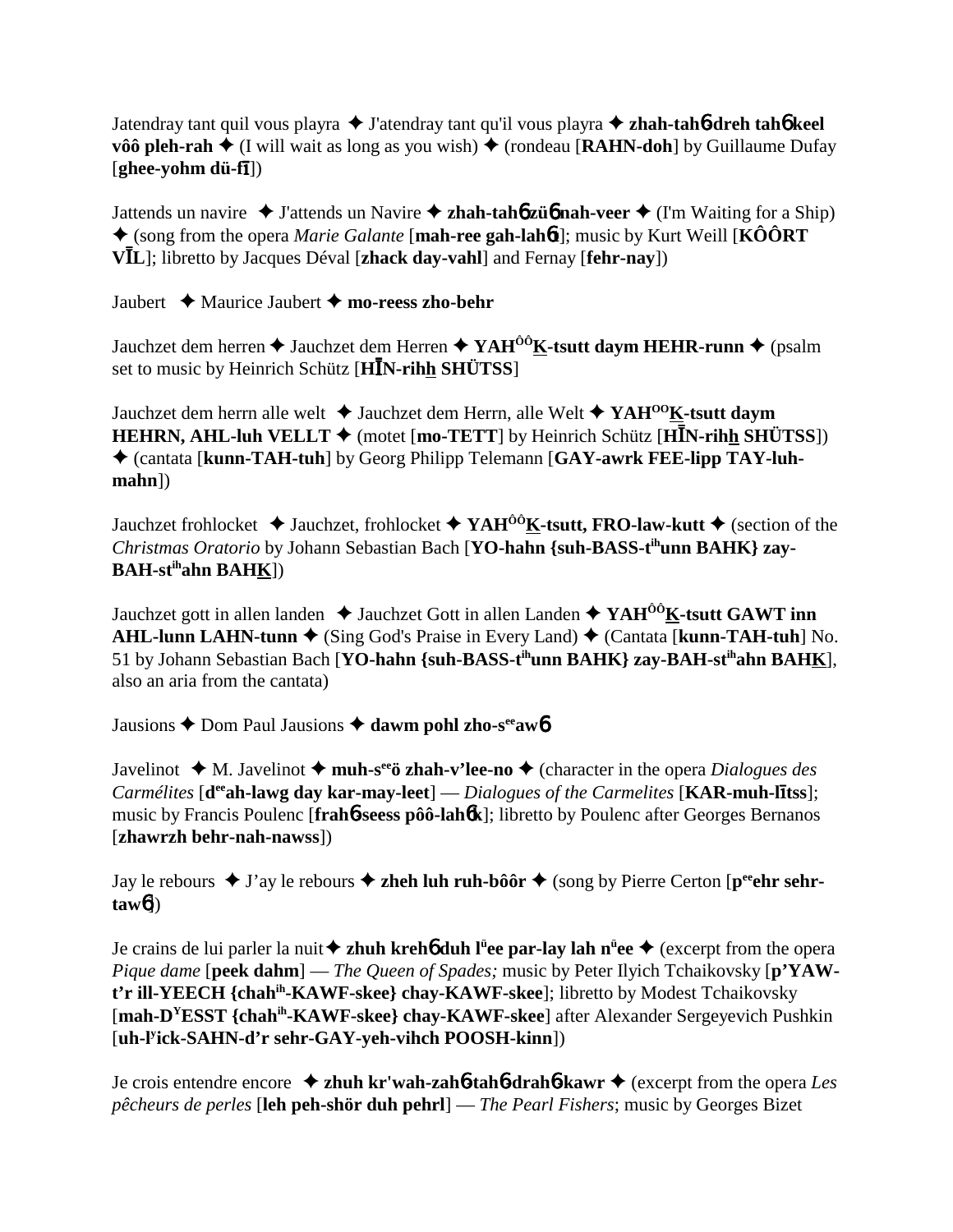[**zhawrzh bee-zay**]; libretto by Eugène Cormon [**ö-zhenn kawr-maw**6] and Michel Carré [**meeshell kar-ray**])

Je demande ma bienvenue **zhuh d'mah**6**d mah beeah**6**-v'nü** (rondo [**RAHN-doh**] by Jean Haucourt [**zhah**6**-no-kôôr**])

Je la remire la belle  $\triangle$  zhuh lah ruh-meer lah bell  $\triangle$  (I contemplate her, the fair one)  $\triangle$ (anonymous rondeau [**RAHN-doh**])

Je marche sur tous les chemins obeissons quand leur voix appelle  $\triangle$  Je marche sur tous les chemins ... Obéissons quand leur voix appelle **zhuh marsh sür tôô leh sh'meh**6 **... aw-bayeesssaw6** kah6 lör vwah-zahp-pell ♦ (aria featuring Manon [mah-naw6] in the opera *Manon*; music by Jules Massenet [**zhül {mahss-s'nay} mahss-s'neh**]; libretto by Henri Meilhac [**ah**6**-ree mehyack**] and Philippe Gille [**fee-leep zheel**] after Antoine-François Prévost [**ah**6**-twahn-frah**6**-swah pray-vo**])

Je me complains **zhuh muh kaw**6**-pleh**6 (song by Josquin Despréz [**zhawss-keh**6 **daypray**])

Je ne me puis tenir daimer ◆ Je ne me puis tenir d'aimer ◆ zhuh nuh muh p<sup>ü</sup>ee teh-neer deh**may ♦** (song by Josquin Despréz [**zhawss-keh6** day-pray])

Je ne puis vivre **zhuh nuh pü ee vee-vr'** (composition by Antoine Busnoys [**ah**6**-twahn bün'wah**])

Je ne taime pas  $\triangle$  Je ne t'aime pas  $\triangle$  zhuh nuh temm pah  $\triangle$  (I Don't Love You)  $\triangle$ (composition by Kurt Weill [**KÔÔRT VL**])

Je prens damour  $\triangle$  Je prens d'amour  $\triangle$  **zhuh prah<sub>6</sub>** dah-môôr  $\triangle$  (I Take Nourishment from Love)  $\triangle$  (anonymous composition from medieval Cyprus)

Je sais votre nom nous vivrons a paris tous les deux  $\triangle$  Et je sais votre nom/nous vivrons à Paris ... tous les deux  $\triangleq$  ay zhuh seh vaw-tr' nawb/nôô vee-vrawb ah pah-ree ... tôô leh dö $\triangleq$  (duet by Manon [**mah-naw**6] and Des Grieux [**day greeö**] from the opera *Manon*; music by Jules Massenet [**zhül {mahss-s'nay} mahss-s'neh**]; libretto by Henri Meilhac [**ah**6**-ree meh-yack**] and Philippe Gille [**fee-leep zheel**] after Antoine-François Prévost [**ah**6**-twahn-frah**6**-swah pray-vo**])

Je suis seul Je suis seul! **zhuh sü ee söl!** (aria from the opera *Manon* [**mah-naw**6]; music by Jules Massenet [**zhül {mahss-s'nay} mahss-s'neh**]; libretto by Henri Meilhac [**ah**6**-ree mehyack**] and Philippe Gille [**fee-leep zheel**] after Antoine-François Prévost [**ah**6**-twahn-frah**6**-swah pray-vo**])

Je taime ◆ Je t'aime ◆ zhuh tehm ◆ (poem by Albert Willemetz [AHL-bert WILL-luh**mettz**] and Léopold Marchand [**lay-aw-pawl mar-shah**6] set to music by Oscar Straus [**AWskar SHTRAHÔÔSS**])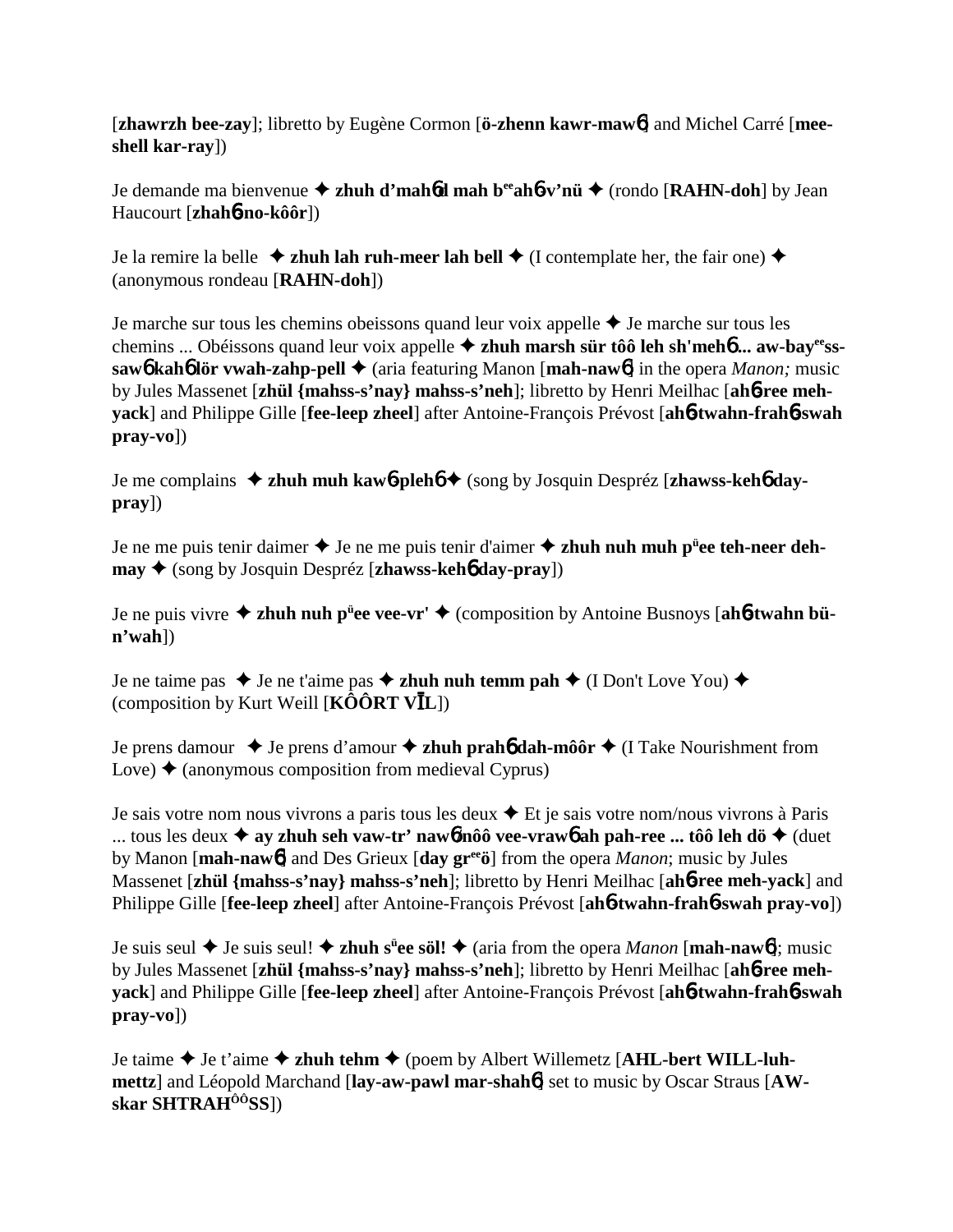Je te veux  $\rightarrow$  zhuh tuh vö  $\rightarrow$  (I Want You)  $\rightarrow$  (cafe-concert song by Erik Satie [ay-reek sah**tee**])

Je veux vivre  $\rightarrow$  zhuh vö vee-vr'  $\rightarrow$  (I want to live)  $\rightarrow$  (aria featuring Juliette [zhü-l<sup>ee</sup>ett] in the opera Roméo et Juliette [raw-may-o ay zhü-l<sup>ee</sup>ett]; music by Charles Gounod [sharl gôô-no]; libretto by Jules Barbier [**zhül bar-beeay**] and Michel Carré [**mee-shell kar-ray**] after William Shakespeare [**WILL-l<sup>ih</sup>umm SHAYK-spih<sup>uh</sup>r**])

Je veux vivre dans ce reve **→** Je veux vivre dans ce rêve **→ zhuh vö vee-vr' dahó suh revv →** (Juliet's Waltz Song)  $\triangle$  (excerpt from the opera *Roméo et Juliette* [raw-may-o ay zhü-l<sup>ee</sup>ett]; music by Charles Gounod [**sharl gôô-no**]; libretto by Jules Barbier [**zhül bar-beeay**] and Michel Carré [mee-shell kar-ray] after William Shakespeare [WILL-l<sup>ih</sup>umm SHAYK-spih<sup>uh</sup>r])

Jean Christian Jean **kreess-tihah**6 **zhah**6

Jean **→** Maître Jean **→ may-tr' zhah<sup>6</sup>** 

Jean aubry G. Jean-Aubry  **(**G.**) zhah**6**-no-bree** (known also as Georges [**zhawrzh**] Jean-Aubry)

Jean de nivelle Jean de Nivelle **zhah**6 **duh nee-vell** (song by Jacques Mangeant [**zhack mah**6**-zhah**6])

Jeanne  $\triangle$  Mère Jeanne  $\triangle$  mehr zhahn  $\triangle$  (Mother Jeanne [zhahn])  $\triangle$  (character in the opera *Dialogues des Carmélites* [**d<sup>ee</sup>ah-lawg day kar-may-leet**] — *Dialogues of the Carmelites* [KAR-muh-litss]; music by Francis Poulenc [frah**6**-seess pôô-lahok]; libretto by Poulenc after Georges Bernanos [**zhawrzh behr-nah-nawss**])

Jeanne darc au bucher **→** Jeanne d'Arc au bûcher **→ zhahn dark o bü-shay** ◆ (Joan of Arc  $[JO-unn (of) ARK]$  at the Stake)  $\blacklozenge$  (composition by Franz Liszt [**FRAHNZ LISST**])

Jeanneau François Jeanneau **frah**6**-swah zhahn-no**

Jeanneret Albert Jeanneret **ahl-ber zhahn-nuh-reh**

Jeannin ◆ Dom Jules Cécilien Jeannin ◆ dawm zhül say-see-l<sup>ee</sup>ah**6** zhahn-neh**6** 

Jedem das seine ◆ Jedem das Seine ◆ YAY-dumm dahss Z**I-nuh** ◆ (To Each His Own) ◆ (composition by Colly [**KAWL-lee**])

Jeden morgen mein brot zu verdienen ◆ Jeden Morgen, mein Brot zu verdienen ◆ YAY-dunn **MAWR-gunn, min BROHT tsoo fehr-TEE-nunn**  $\bullet$  (Every day, to earn my daily bread)  $\bullet$ (song by Hanns Eisler [**HAHNSS SS-lur**])

Jeder kunstler strebt nach ehre Jeder Künstler strebt nach Ehre **YAY-dur KÜNST-lur**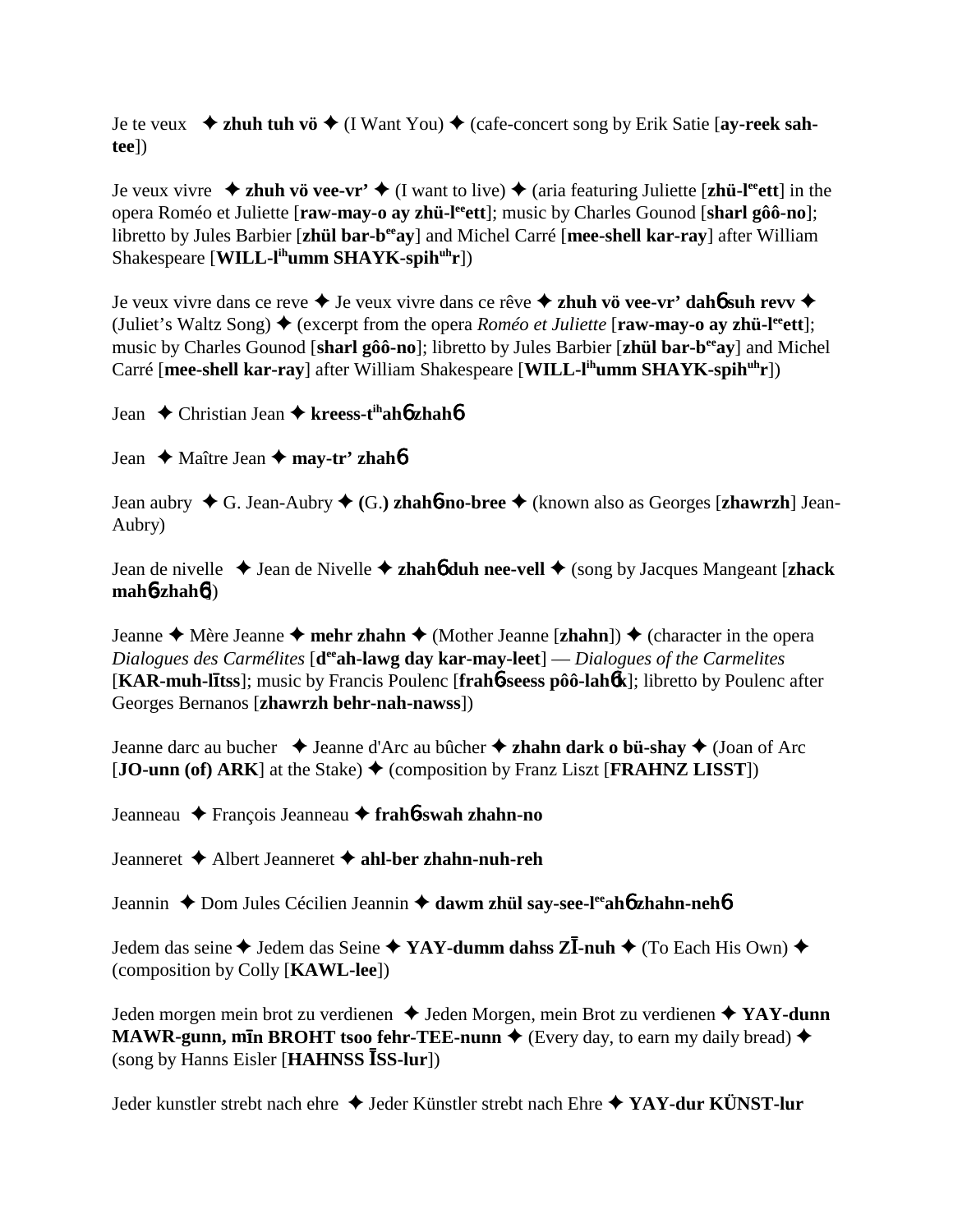shtrehpt nahk AY-ruh  $\blacklozenge$  (vaudeville excerpt from the opera Der Schauspieldirektor [dayr **SHAH<sup>** $00$ **</sup>-shpeel-tih-reck-tawr**  $-$  *The Play Director*; a one-act comedy, with music by Wolfgang Amadeus Mozart [VAWLF-gahng ah-mah-DAY-ôôss MO-tsart] and libretto by Gottlieb Stephanie [GAWT-leep SHTEH-fah-nee])

Jedliczka ◆ Ernst Jedliczka ◆ EHRNST yedd-L<sup>Y</sup>EECH-kuh

Jeep  $\triangle$  Johannes Jeep  $\triangle$  yo-HAHN-nuss YAYP  $\triangle$  (known also as Johann Jepp [YO-hahn YEPP<sub>1</sub>)

Jeffes  $\blacklozenge$  Peter Jeffes  $\blacklozenge$  peh-tehr zheff

Jehin prume  $\triangle$  Frantz Jehin-Prume  $\triangle$  frahntss yeh-eho-prüm  $\triangle$  (known also as Francois [frah6-swah] Jehin-Prume)

Jelich ◆ Vincenz Jelich ◆ VINN-chenntss YEH-lihch ◆ (known also as Vincenz Jeličić [VINN-chenntss YEH-lih-chihch])

Jelicic ◆ Vincenz Jeličić ◆ VINN-chenntss YEH-lih-chihch ◆ (known also as Vincenz Jelich [VINN-chenntss YEH-lihch])

Jelinek  $\blacklozenge$  Hanns Jelinek  $\blacklozenge$  HAHNSS YAY-lih-neck

Jelinek ♦ Joseph Jelinek ♦ YO-seff YEH-lih-neck ♦ (the last name is also spelled Gelinek [GHEH-lih-neck])

Jellard  $\triangle$  Frances Jellard  $\triangle$  FRANNT-suss jell-LARD

Jellen  $\triangle$  Jack Jellen  $\triangle$  JACK JELL-lunn

Jellinek  $\triangle$  George Jellinek  $\triangle$  JAW-urj JELL-luh-neck  $\triangle$  (Americanized version of György Jelinek [**JÖRJ YEH-lih-neck**])

Jelmoli  $\triangle$  Hans Jelmoli  $\triangle$  HAHNNSS YELL-maw-lee

Jelosits  $\triangle$  Peter Jelosits  $\triangle$  PAY-tur YAY-law-zittss

Jemnitz ◆ Sándor Jemnitz ◆ SHAH<sup>AH</sup>N-dawr YEMM-nittz ◆ (known also as Sándor Alexander [AH-leck-sahn-der] Jemnitz)

Jenbach  $\triangle$  Bela Jenbach  $\triangle$  BAY-lah YENN-bahk

Jencks ◆ Gardner Jencks ◆ GARD-nur JEHNGKSS

Jeney  $\triangle$  Zoltán Jeney  $\triangle$  zohl-TAH<sup>AH</sup>N yeh-NAY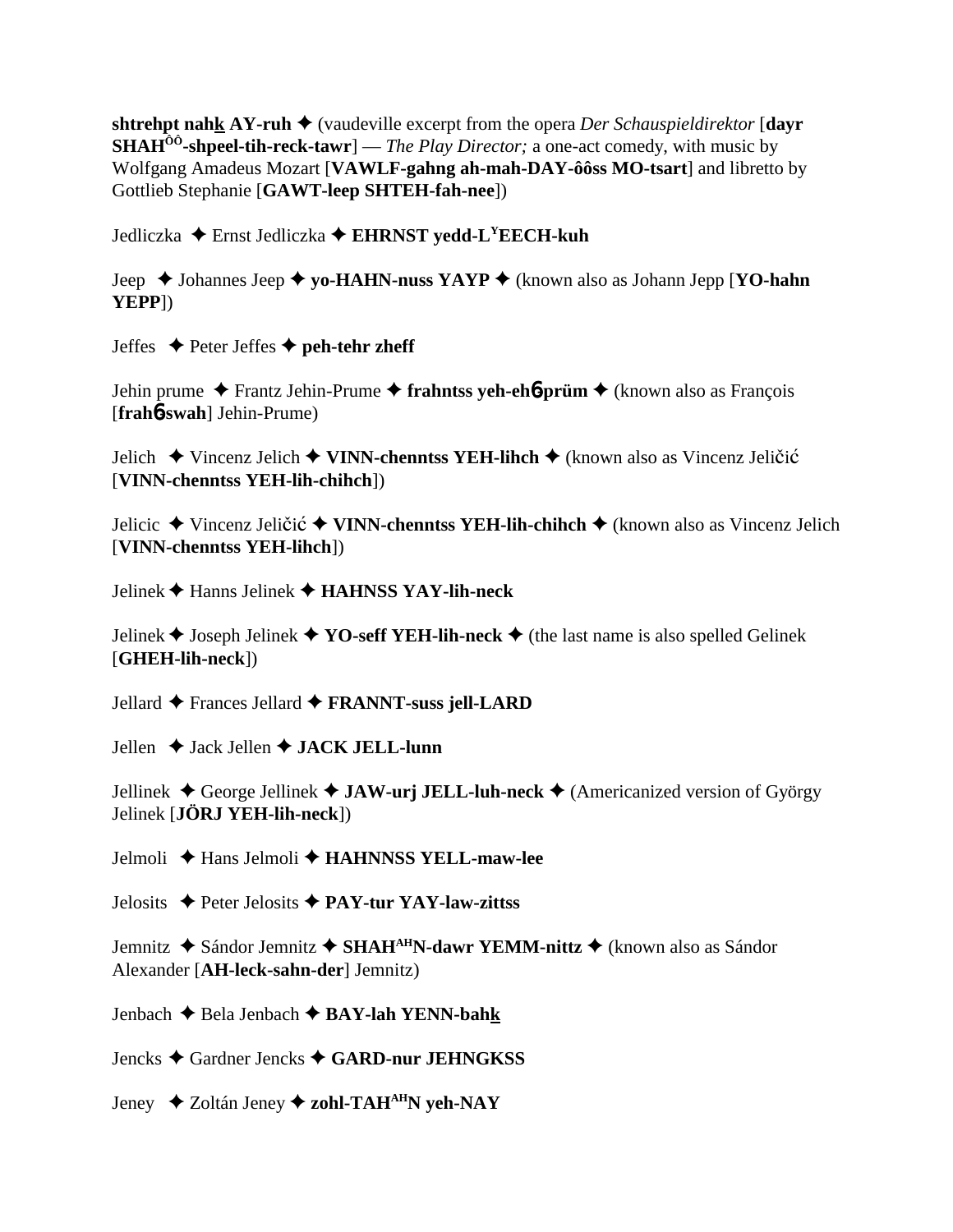**Jenik → Jeník → YEH-n<sup>y</sup>ee<sup>ee</sup>k → (character in the opera** *Prodaná nevěsta* **[PRAW-dah-nah<sup>ah</sup>** NEH-v<sup>y</sup>ess-tah] — The Bartered Bride; music by Bedřich Smetana [BEDD-<sup>r</sup>shihk SMEH-tuh**nuh**] and libretto by Karel Sabina [**KAH-rell SAH-bih-nah**])

Jenkin Nicola Jenkin **NIH-ko-luh JEHNG-kinn**

Jenko Davorin Jenko **DAH-vaw-reen YENN-kaw**

Jenner Gustav Jenner **GÔÔ-stahf YENN-nur**

Jensen Adolf Jensen **AHAH-dawlf YENN-sunn**

Jensen Gustav Jensen **GÔÔ-stahf YENN-sunn**

Jensen Ludvig Irgens Jensen **LEWD-vigg IHR-ghennss YENN-s'n** (known also as Ludvig Paul [**PAEWL**] Irgens Jensen)

Jensen Niels Peter Jensen **NILLSS PEE-tuh YENN-sunn**

Jensen **→** Sverre Jensen ◆ SVA<sup>R</sup>-ruh YENN-s'n

Jensen Thomas Jensen **TAH-muss YENN-sunn**

Jenson ♦ Dylana Jenson ♦ **dī-LAH-nuh JENN-sunn ♦** (known also as Dylana Ruth Jenson Lockington [**d**-**-LAH-nuh ROOTH JENN-sunn LAH-kihng-tunn**])

Jenufa ◆Jenůfa ◆ yeh-NOO<sup>oo</sup>-fah ◆ (an opera, with music by Leoš Janáček [LEH-awsh yah-NAH<sup>AH</sup>-check]; libretto by Janáček after Gabriela Preissová [GAH-pr<sup>ih</sup>eh-lah PR**ISS-sawvah<sup>ah</sup>**]; also a character in the opera)

**Jephtha ♦ JEFF-thah ♦ (an oratorio, with music by George Frideric Handel [JAW-urj FRIHduh-rick HANN-d'l**] and libretto by Thomas Morell [**TAH-muss maw-RELL**] after *Judges XI* and G. Buchanan [**G. buh-KA-nunn**])

Jepp Johan Jepp **YO-hahn YEPP** (known also as Johannes Jeep [**yo-HAHN-nuss YAYP**])

Jeppesen **→** Knud Jeppesen ◆ k'NOOTH YEPP-peh-sunn ◆ (known also as Knud Christian [**KRIH-stihunn**] Jeppesen)

Jepson Helen Jepson **HEH-lunn JEPP-sunn**

Jeremias ◆ Bohuslav Jeremiáš ◆ BO-hôô-slahf YEH-reh-mihah<sup>ah</sup>sh

Jeremias ◆ Jaroslav Jeremiáš ◆ YAH-raw-slahf YEH-reh-mihah<sup>ah</sup>sh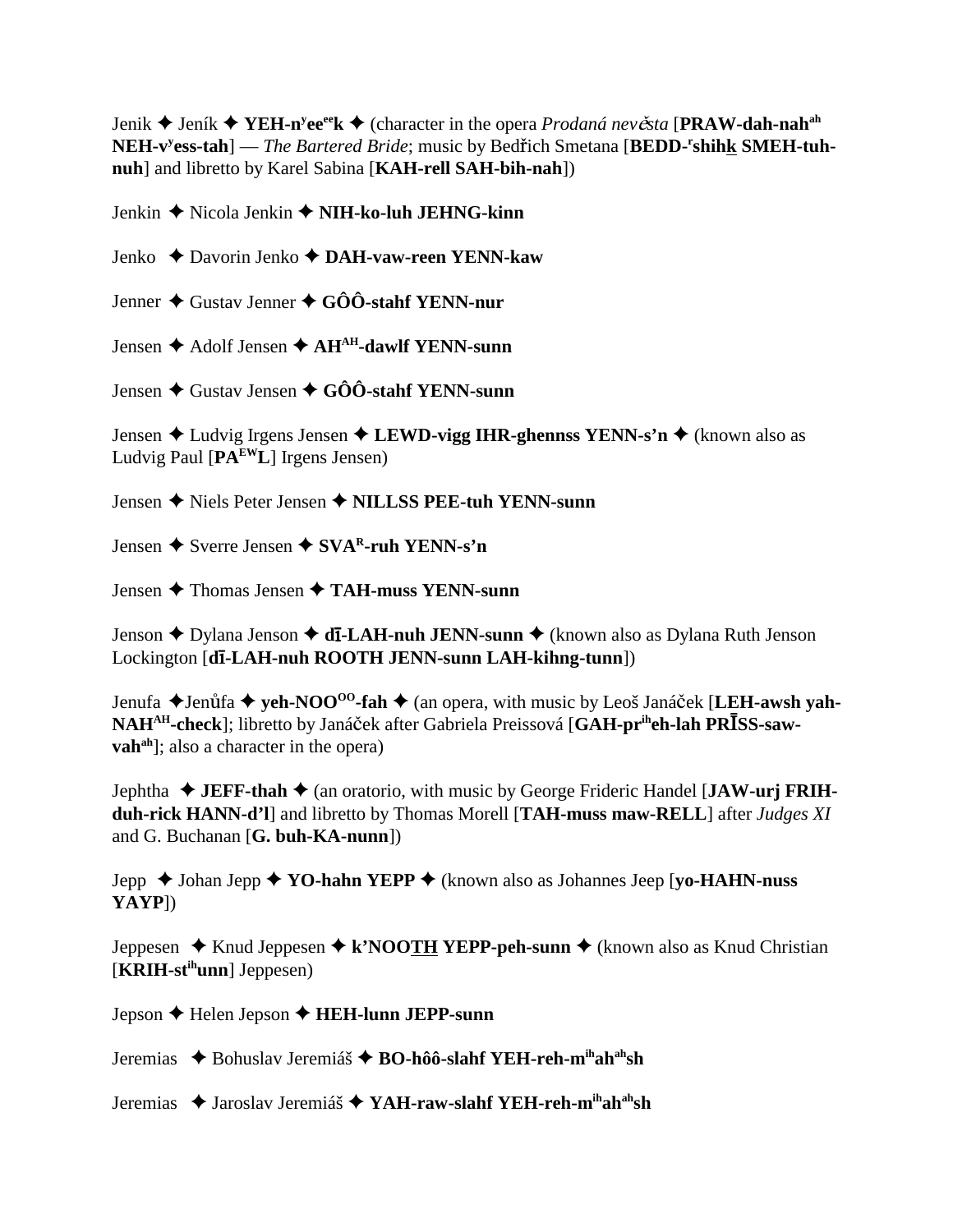Jeremias ♦ Otakar Jeremiáš ♦ AW-tah-kar YEH-reh-mihahahsh

Jerger  $\triangle$  Alfred Jerger  $\triangle$  AHL-frayt YEHR-gur

Jeritza ◆ Maria Jeritza ◆ MAH-r<sup>ih</sup>ah YEH-ritt-zah ◆ (known also as Maria Jedlitzková  $[MAH-r<sup>ih</sup>ah YEDD-littz-kaw-vah<sup>ah</sup>$ ])

Jersild  $\blacklozenge$  Jørgen Jersild  $\blacklozenge$  YÖ-unn YEHR-sill

Jerusalem  $\triangle$  Jérusalem  $\triangle$  YAY-roo-zah-laym  $\triangle$  (an opera, with music by Giuseppe Verdi [joo-ZAYP-pay VAYR-dee]; libretto by Gustave Vaëz [güss-tahv vah-ezz] and Alphonse Royer  $[ahl$ -faw $b$ ss r'wah-vav $]$ 

Jerusalem ♦ Siegfried Jerusalem ♦ ZEEK-freet vav-ROO-zah-lumm

Jerusalem surge  $\triangle$  Jerusalem, surge  $\triangle$  veh-ROO-zuh-lemm, SOOR-jav  $\triangle$  (excerpt from Tenebrae [TEH-neh-bray] — Responsories for Holy Saturday — by Carlo Gesualdo [KAR-lo]  $jav-z^{oo}AHL-doh$ ])

Jesinghaus ◆ Walter Jesinghaus ◆ VAHL-tur YAY-zihng-hah<sup>ôô</sup>ss

Jesli b mog ja vyrazit v zvuke  $\triangle$  O, jesli b mog ja vyrazit' v zvuke  $\triangle$  AW, YESS-lee'b MAWK yah VOO-ruh-zitt v'z'VOO-kih ♦ (Oh, If Only Words Could Convey) ♦ (Russian folk song)

Jessel  $\triangle$  Léon Jessel  $\triangle$  LAY-awn YESS-sull

Jessye  $\triangle$  Eva Jessye  $\triangle$  EE-vuh JESS-see

Jesu bleibet meine freude  $\triangleq$  Jesu bleibet meine Freude  $\triangleq$  YAY-zoo BLI-butt MI-nuh FROYduh  $\triangle$  (excerpt from the cantata [kunn-TAH-tuh] *Herz und Mund und Tat und Leben* [HEHRTSS ô ônt MÔÔNT ô ônt TAHT ô ônt LAY-bunn] by Johann Sebastian Bach [YOhahn {suh-BASS-t<sup>ih</sup>unn BAHK} zay-BAH-st<sup>ih</sup>ahn BAHK])

Jesu christ meins lebens licht  $\triangle$  O Jesu Christ, meins Lebens Licht  $\triangle$  o YAY-zoo KRISST, minss LAY-bunns LIHHT  $\blacklozenge$  (motet [mo-TETT] by Johann Sebastian Bach [YO-hahn {suh-BASS-t<sup>ih</sup>unn BAHK} zay-BAH-st<sup>ih</sup>ahn BAHK])

Jesu christe  $\triangleleft$  Jesu Christe  $\triangleleft$  YAY-zoo KRIH-stuh  $\triangleleft$  (section of the *Grosse Messe* [GRAWSS-suh MESS-suh] — Great Mass — set to music by Wolfgang Amadeus Mozart [VAWLF-gahng ah-mah-DAY-ôôss MO-tsart])

Jesu christe cum sancto spiritu → Jesu Christe — Cum Sancto Spiritu → YAY-zoo KREE-steh — koom SAHNK-toh SPEE-rih-tôô  $\triangleq$  (section of the Latin *Mass in c Minor* by Wolfgang Amadeus Mozart [VAWLF-gahng ah-mah-DAY-ôôss MO-tsart])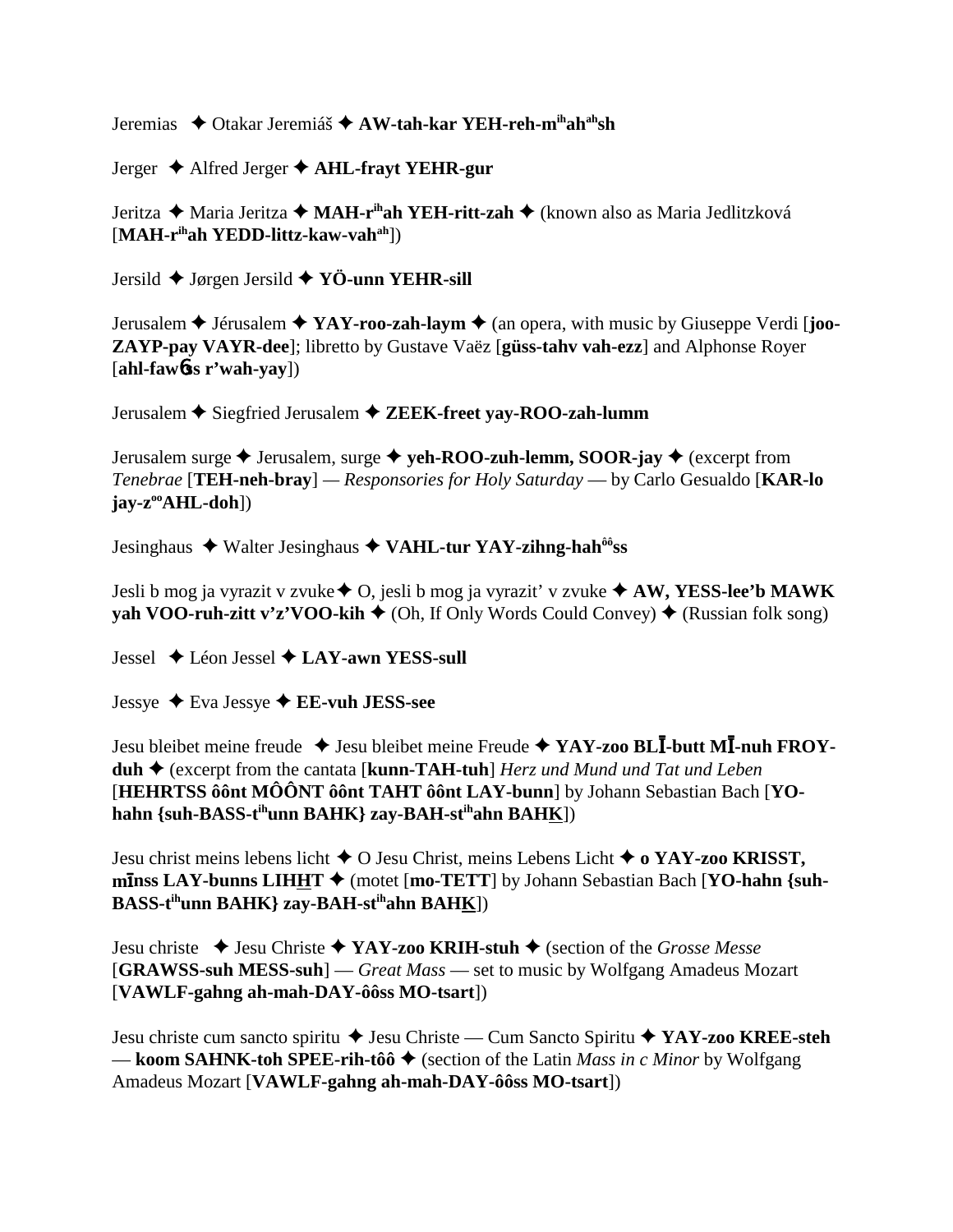Jesu cristes milde moder Jesu Cristes milde moder **YAY-zoo KREE-stess MEEL-deh MAW-dehr ◆** (excerpt from the Latin mass by an anonymous 13th- or 14th-century composer)

Jesu der du meine seele Jesu, der du meine Seele **YAY-zoo, dayr doo M-nuh ZAY-luh** (cantata [**kunn-TAH-tuh**] by Johann Sebastian Bach [**YO-hahn {suh-BASS-tihunn BAHK} zay-BAH-stihahn BAHK**])

Jesu dulcis memoria **→** Jesu, Dulcis Memoria → ihAY-zoo, DOOL-chiss meh-MAW-r<sup>ih</sup>uh → (sacred composition by Tomás Luis de Victoria  $\triangle$  toh-MAHSS l<sup>oo</sup>EESS day veek-TOH-r<sup>ee</sup>ah<sup>]</sup>)

Jesu joy of mans desiring  $\blacklozenge$  Jesu, Joy of Man's Desiring  $\blacklozenge$  **YAY-zoo, (Joy of Man's Desiring)** ◆ (composition by Johann Sebastian Bach [YO-hahn {suh-BASS-t<sup>ih</sup>unn BAHK} zay-BAH**stihahn BAHK**])

Jesu meine freude  $\triangle$  Jesu meine Freude  $\triangle$  **YAY-zoo MI**-nuh **FROY-duh**  $\triangle$  (motet [mo-**TETT**] by Johann Sebastian Bach [**YO-hahn {suh-BASS-tihunn BAHK} zay-BAH-stihahn BAHK**])

Jesu nomen dulce  $\rightarrow$  O Jesu, nomen dulce  $\rightarrow$  O YAY-zoo, NO-munn DÔÔL-tsuh  $\rightarrow$  (from *Kleiner geistlichen Concerten* [**KL-nur GHST-lih-hunn kawn-TSEHR-tunn**] — *Little Sacred Concertos* — by Heinrich Schütz [**HN-rihh SHÜTSS**])

Jesu pie Jesu Pie **YAY-zoo PIH-ay** (chant from the *Cancionero de Segovia* [**kahntheeo-NAY-ro day say-GO-veeah**] — *Songbook of Segovia* — containing liturgical music from Spain at the time of Christopher Columbus)

Jesu rex admirabilis **→** Jesu Rex admirabilis **→ YAY-zoo RAYKSS ahd-mee-RAH-bih-liss →** (sacred composition by Giovanni Pierluigi da Palestrina [**jo-VAHN-nee p<sup>ee</sup>ehr-l<sup>oo</sup>EE-jee dah pah-lay-STREE-nah**]

Jesus bleibet meine freude Jesus bleibet meine Freude  **YAY-zooss BL-butt m**-**-nuh FROY-duh ♦** (composition by Johann Sebastian Bach [**YO-hahn** {suh-BASS-t<sup>ih</sup>unn BAHK} **zay-BAH-stihahn BAHK**])

Jesus soll mein erstes wort  $\rightarrow$  Jesus soll mein erstes Wort  $\rightarrow$  YAY-zooss zawl m**In AYR-shtuss VAWRT**  $\blacklozenge$  (Jesus Shall Be My First Word)  $\blacklozenge$  (aria from the cantata [**kunn-TAH-tuh**] *Gott,* wie dein Name, so ist auch dein Ruhm [**GAWT, vee din NAH-muh, zo isst ah<sup>oo</sup>h din ROOM**] by Johann Sebastian Bach [**YO-hahn {suh-BASS-tihunn BAHK} zay-BAH-stihahn BAHK**])

Jet deau  $\triangle$  Le Jet d'Eau  $\triangle$  luh zheh doh  $\triangle$  (The Fountain)  $\triangle$  (composition by Claude Debussy [**klohd deh-büss-see**])

Jeths Willem Jeths **WILL-lumm YETTSS**

Jette ◆ Maria Jette ◆ muh-REE-uh JETT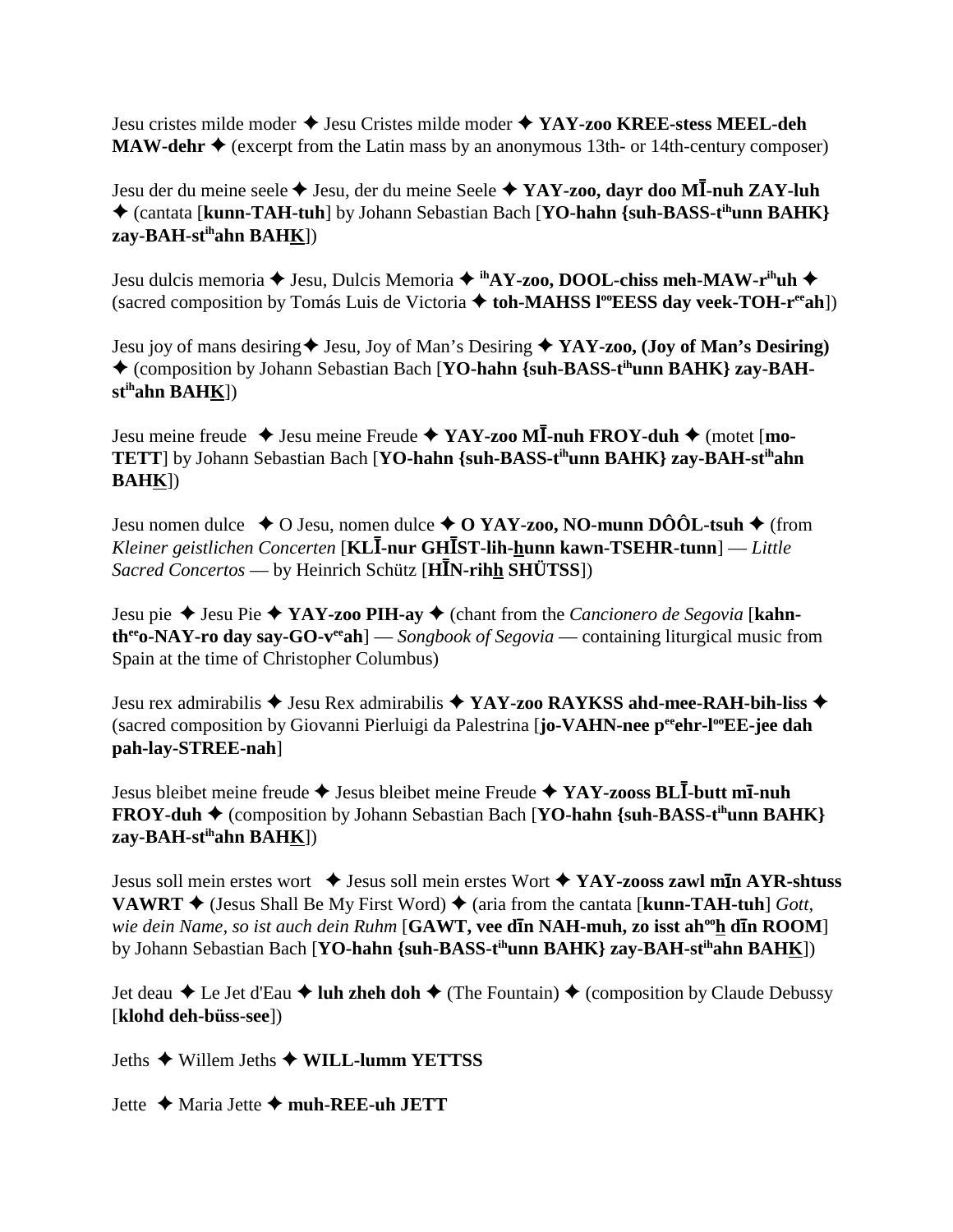Jeu **→ zhö** ◆ (Play) ◆ (an excerpt from the suite *Scènes d'enfants* [**senn dahb-fahb**] — *Children's Scenes* — by Federico Mompou [feh-theh-REE-ko mawm-PO<sup>00</sup>])

Jeune Claude Le Jeune **klohd luh zhön** (known also as Claudin Le Jeune [**klo-deh**6 **luh zhön**])

Jeune fillette  $\triangle$  Une jeune fillette  $\triangle$  **ün zhön fee-yett**  $\triangle$  (A Young Girl)  $\triangle$  (song by Jehan Chardevoine [**zheh-ahɑ́ shar-duh-vwahn**]) ♦ (song by Daniel Bachelar [**dah-n<sup>ee</sup>ell bah-sh'lar**]) (song by Eustache du Caurroy [**öss-tahsh dü kohr-r'wah**])

Jeune patre breton  $\triangle$  Le jeune pâtre breton  $\triangle$  **luh zhön pah-tr' breh-taw6**  $\triangle$  (The Young Breton Shepherd) (poem by Auguste Brizeux [**o-güst bree-zo**] set to music by Hector Berlioz [**eck-tawr behr-leeawz**])

Jeunehomme **→ zhön-awm →** ("Young Man" concerto for piano by Wolfgang Amadeus Mozart [**VAWLF-gahng ah-mah-DAY-ôôss MO-tsart**])

Jeunes filles au jardin  $\triangle$  zhön fee<sup>y</sup> o zhar-dehó  $\triangle$  (Young Girls in the Garden)  $\triangle$  (an excerpt from the suite *Scènes d'enfants* [**senn dah**6**-fah**6] — *Children's Scenes* — by Federico Mompou [**feh-theh-REE-ko mawm-POOO**])

Jeunesses musicales chorus 'Jeunesses Musicales' Chorus **zhö-ness mü-zee-kahl (chorus)**  $\triangleleft$  (Children's chorus)

Jeux de la lienne  $\triangle$  Jeux de la Lienne  $\triangle$  **zhö duh lah l<sup>ee</sup>enn**  $\triangle$  (excerpt from *Par monts et par vaux* [par mawb ay par vo]  $\triangle$  (compositions by Michel Leclerc [mee-shell luh-klehr])

Jeux denfants  $\triangle$  Jeux d'enfants  $\triangle$  **zhö dah6-fahó**  $\triangle$  (Children's Games)  $\triangle$  (compositions by Georges Bizet [**zhawrzh bee-zay**])

Jeux sur la plage  $\triangleq$  zhö sür lah plahzh  $\triangleq$  (Play on the Beach)  $\triangleq$  (an excerpt from the suite *Scènes d'enfants* [**senn dah**6**-fah**6] — *Children's Scenes* — by Federico Mompou [**feh-theh-REE-ko** mawm-PO<sup>OO</sup>])

Jeypur  $\triangleleft$  J**I**-poor  $\triangleleft$  (Hindu poem (named for the city in which it was written) set to music by Maurice Delage [**mo-reess deh-lahzh**])

Jezek Jaroslav Ježek **YAH-raw-slahf YEH-zheck**

Jezuniu Lulaj e, Jezuniu **lôô-LAY-zhay yeh-ZÔÔ-neeôô** (*Sleep, Little Jesus* — a Polish Christmas carol and lullaby)

Jhan  $\triangle$  Mestre Jhan  $\triangle$  mess-tr' zhah**b** 

Jilek František Jílek  **FRAHN-ty ih-sheck YEEEE-leck**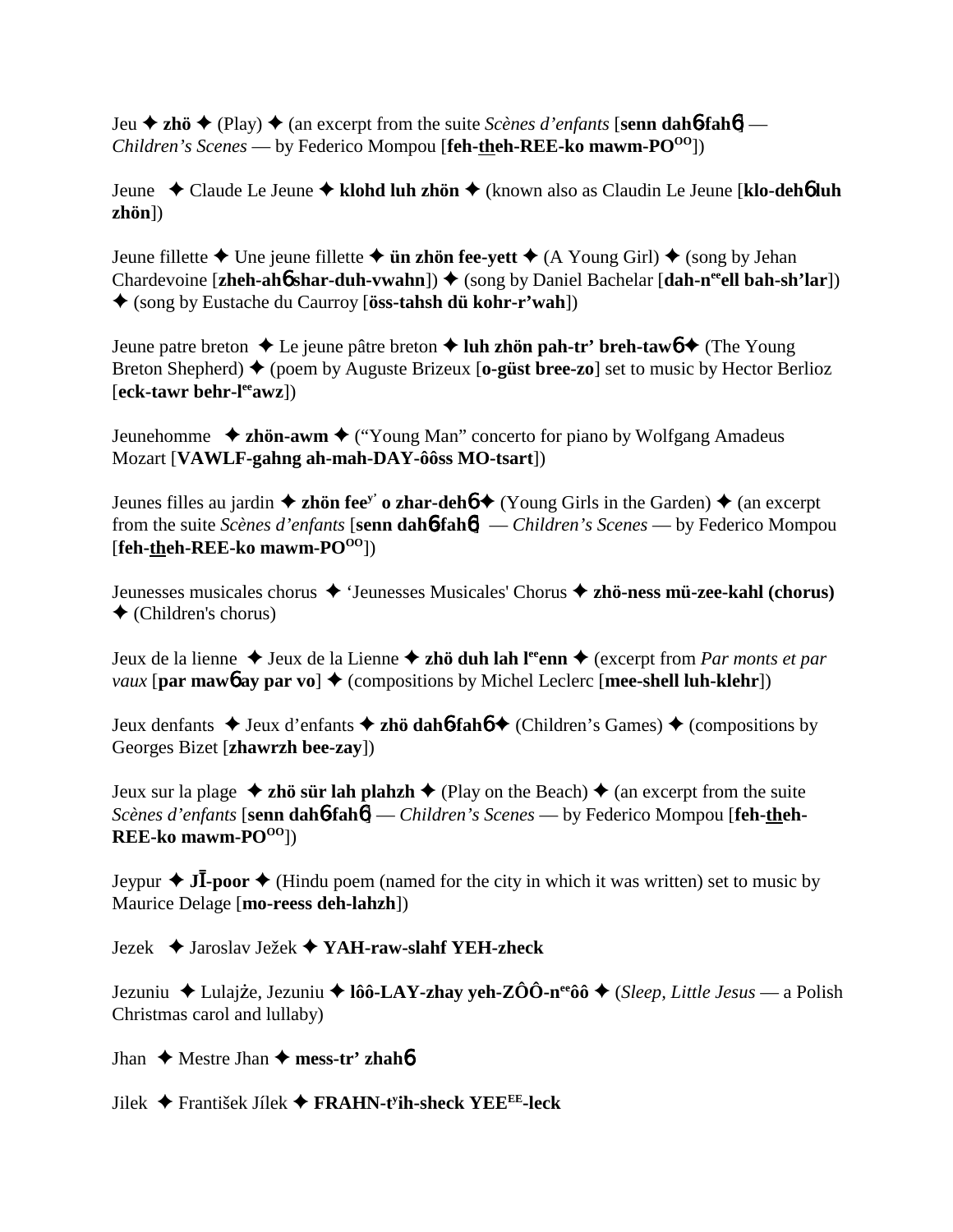Jilguerito El Jilguerito **ell heel-gay-REE-toh** (song by Joaquín Nin [**ho-ah-KEEN NEEN**])

Jimenez Cristóbal Halffter Jiménez **kreess-TOH-vahl ahlf-TEHR hee-MAY-nehth** (known also as Cristóbal Halffter and as Cristóbal Halffter Jiménez-Encina [**hee-MAY nehthayn-THEE-nah**])

Jimenez ◆ Jerónimo Jiménez ◆ hay-RO-nee-mo hee-MAY-nehth ◆ (known also as Jerónimo Jiménez y Bellido **[ee bay-l'YEE-tho**]) ♦ (Jiménez is also spelled Giménez)

Jimenez José Alfredo Jiménez **ho-SAY ahl-FRAY-tho hee-MAY-nehth**

Jimenez Lorenzo Jiménez **lo-RAYN-tho hee-MAY-nehth**

Jimenez mabarak Carlos Jiménez-Mabarak **KAR-lawss hee-MAY-ness-mah-bah-RAHK**

Jimenez y bellido ◆ Jerónimo Jiménez y Bellido ◆ hay-RO-nee-mo hee-MAY-nehth ee bay**l'YEE-tho ♦** (known also as Jerónimo Jiménez) ♦ (Jiménez is also spelled Giménez [**hee-MAYnehth**])

Jindrak ◆ Jindřich Jindrák ◆ **YINND-<sup>r</sup>shih<u>k</u> YINND-rah<sup>ah</sup>k** 

Jionto postouro Uno jionto postouro **ü-no zhaw**6**-toh pawss-tôô-ro** (A Lovely Shepherdess)  $\blacklozenge$  (excerpt from *Chants d'Auvergne* [**shahb doh-vehrn**<sup>y'</sup>] — *Songs of the Auvergne* [**o-vehrny'**], French folk songs collected by Joseph Canteloube [**zho-zeff kah**6**-t'lôôb**])

Jirak Karel Boleslav Jirák **KAH-rell BO-leh-slahf YIH-rahahk**

Jiranek Josef Jiránek **YO-seff yih-RAHAH-neck**

Jirasek Ivo Jirásek **IH-vo yih-RAHAH-seck**

Jirko Ivan Jirko  **IH-vahn YIHR-ko**

Jirovec ◆ Vojtěch Matyáš Jírovec ◆ V**OY-t<sup>y</sup>eh<u>k</u> MAHT-yah<sup>ah</sup>sh YEE<sup>EE</sup>-raw-vettss ◆** (known also as Adalbert Gyrowetz [**AHAH-dahl-behrt GHÜ-ro-vettss**] and Adalbert Mathias [**mah-TEE-ahss** ] Gyrowetz)

 $J_0 \triangleq J_0$ , Sumi  $\triangleq J_0$ , SOO-MEE  $\triangleq$  (generally known in the United States as Sumi Jo)

Jo et pressentia com la mar ◆ YO teh press-senn-TEE-ah kawm lah MAR ◆ (I Envisaged You Like the Sea)  $\triangle$  (an excerpt from the suite *Combat del somni* [**kawm-BAHT dell SAWM-** $\text{tree}$ ] — *Dream Conflict* — by Federico Mompou [**feh-theh-REE-ko mawm-PO**<sup>00</sup>])  $\blacklozenge$  (the second word in the title should be "te")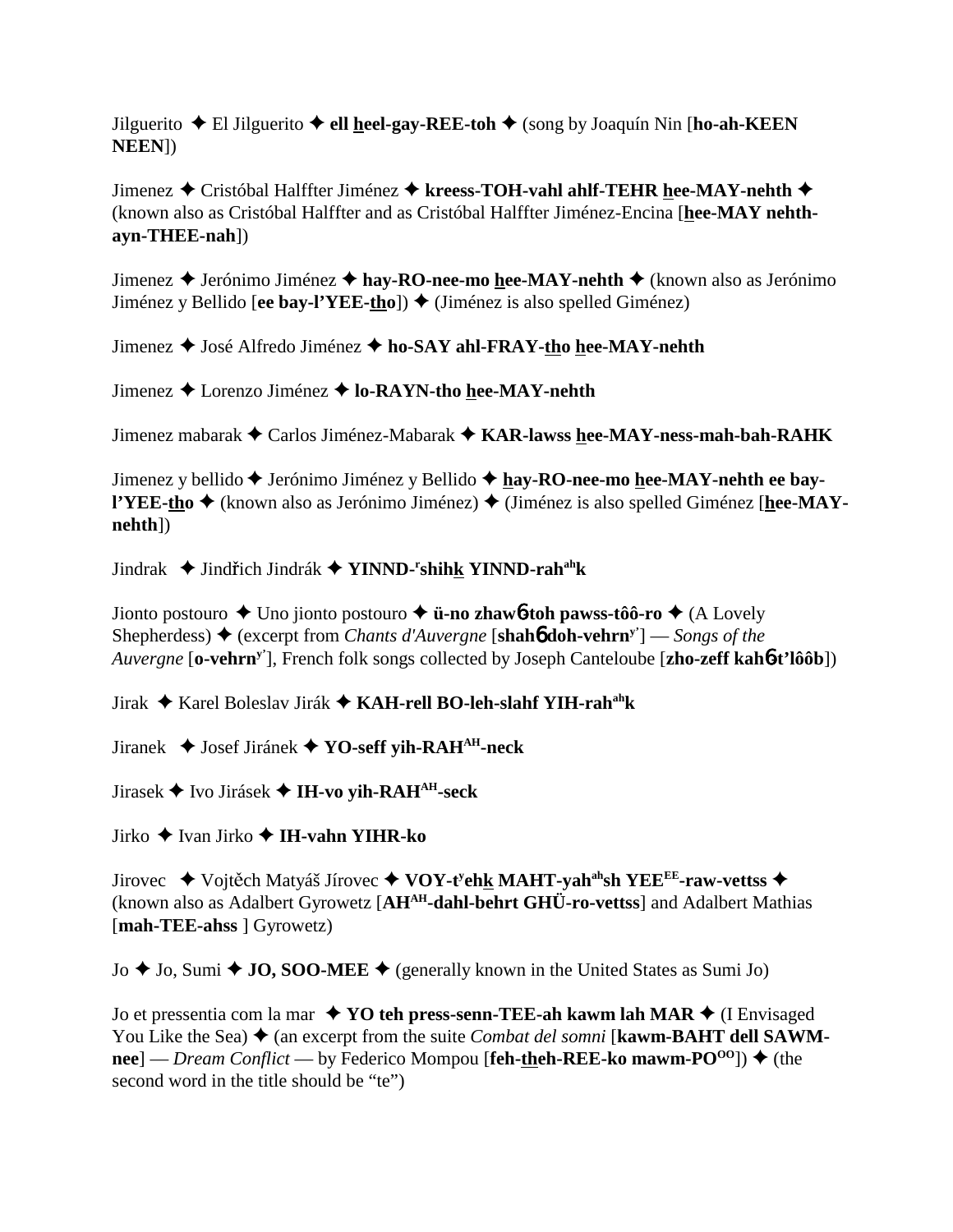Jo te pressentia com la mar  $\rightarrow$  **YO teh press-senn-TEE-ah kawm lah MAR**  $\rightarrow$  (I Envisaged You like the Sea)  $\triangle$  (an excerpt from the suite *Combat del somni* [**kawm-BAHT dell SAWMnee**] — *Dream Conflict* — by Federico Mompou [**feh-theh-REE-ko mawm-PO**<sup>00</sup>])

Joachim Amalie Joachim **ah-MAHAH-lihuh YOHOH-ah-kimm**

Joachim Joseph Joachim **YOHOH-zeff YOHOH-ah-kimm**

Joachim Otto Joachim **{AHT-toh JO-ah-kimm} AWT-toh YOHOH-ah-kimm**

Joad  $\blacklozenge$  **JO-add**  $\blacklozenge$  (character in the oratorio *Athalia* [ah-THAY-l<sup>ih</sup>uh]; music by George Frideric Handel [**JAW-urj FRIH-duh-rick HANN-d'l**]; libretto by Samuel Humphreys [**SAm'yuh-wull HUMM-freez**] after *Judges V*)

Joannes musica **→** Joannes Musica **→ yo-AHN-nuss MOO-zee-kah →** (other possible names: John Cotton [**JAHN-KAHT-t'n**], Johannis Cottonis [**yo-HAHN-niss kawt-TOH-niss**], Johannes filius Dei [**yo-HAHN-nuss FEE-lihôôss DAYEE**], and Johannes of Afflighem [**yo-HAHN-nuss (of) AHF-lih-ghemm**])

Joannes vocabitur **↓ yo-AHN-ness vaw-KAH-bih-tôôr ◆** (composition by Claudio Monteverdi [**KLAHOO-deeo mohn-tay-VAYR-dee**])

Joao iv João IV **zhôôAH**6**ôô IV**

Joas ◆ **JO-ass** ◆ (character in the opera *Athalia* [ah-THAY-l<sup>ih</sup>uh]; music by George Frideric Handel [**JAW-urj FRIH-duh-rick HANN-d'l**]; libretto by Samuel Humphreys [**SA-m'yuh-wull HUMM-freez**] after *Judges V*)

## Job **JOHB**

Jobert Jean Jobert **zhah**6 **zhaw-behr**

Jocelyn **zhaw-s'-leen**  (an opera, with music by Benjamin Godard [**bah**6**-zhah-meh**6 **gawdar**]; libretto by Victor Capoul [**veek-tawr kah-pôôl**] and Silvestre [**seel-vess-tr'**] after Lamartine [**lah-mar-teen**])

Jochens Wilfried Jochens **WILL-freet YAW-kunnss**

Jochum Eugen Jochum **oy-GAYN YAW-kôôm**

Jochum ◆ Georg Ludwig Jochum ◆ GAY-awrk LOOT-vihh YAW-kôôm

Jochum Otto Jochum **AWT-toh YAW-kôôm**

Jochum **→** Veronica Jochum → fay-RO-nih-kah YAW-kôôm → (known also as Maria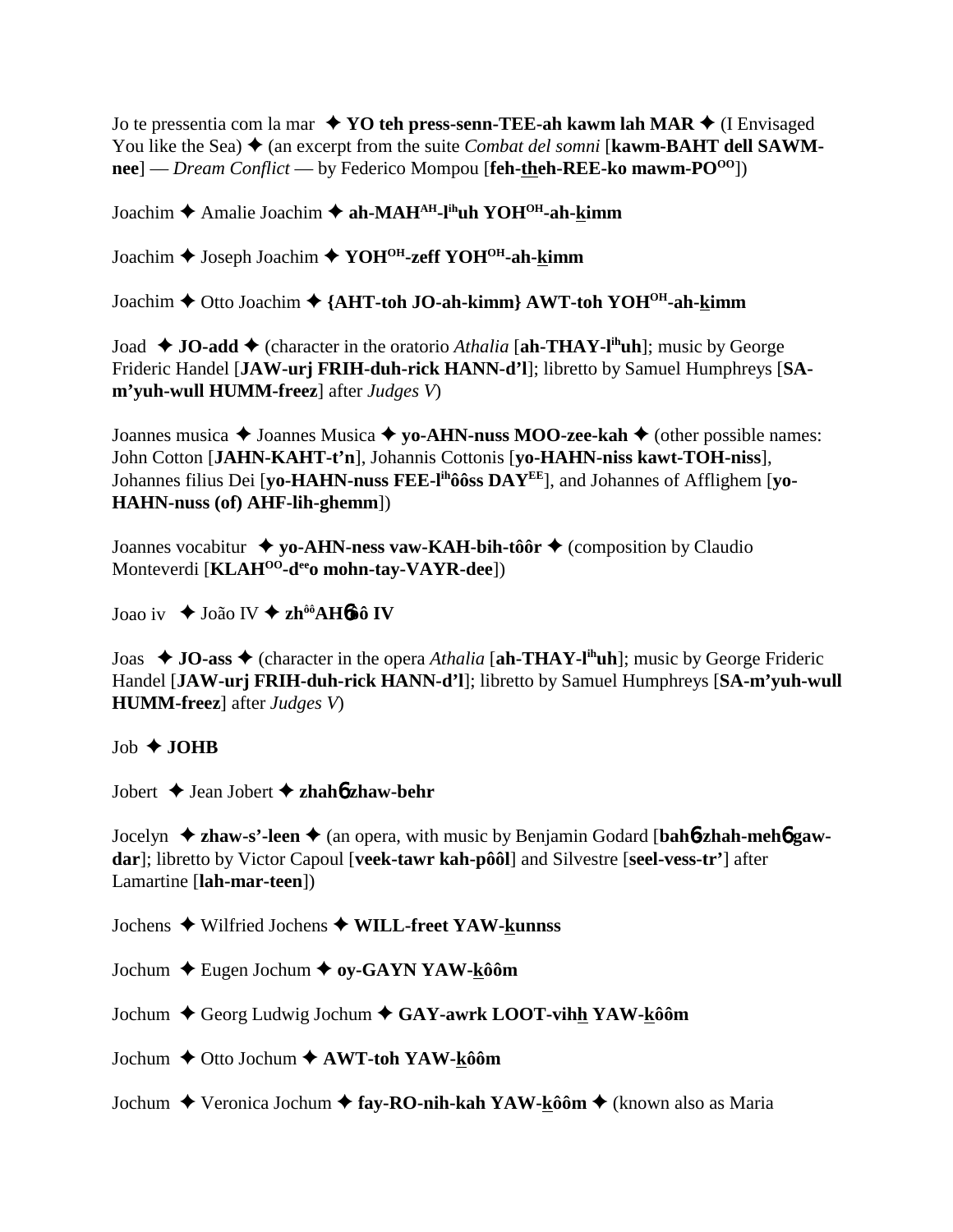Veronica Jochum [**mah-REE-ah fay-RO-nih-kah YAW-kôôm**])

Jodal Gábor Jodál **GAHAH-bohr YO-dahahl**

Jode Fritz Jöde **FRITTSS YÖ-duh** (known also as Wilhelm August Ferdinand Fritz Jöde [**VILL-hellm AHÔÔ-gôôst FEHR-tee-nahnt FRITTSS YÖ-duh**])

Johann  $\blacklozenge$  **YO-hahn**  $\blacklozenge$  (character in the opera *Werther* [**VEHR-tur**]; music by Jules Massenet [**zhül {mahss-s'nay} mahss-s'neh**]; libretto by Édouard Blau [**ay-dôôar blo**], Paul Milliet [**pohl mee-yeeeh**], and Georges Hartmann [**zhawrzh HART-mahn**] after Johann Wolfgang von Goethe [**YO-hahn VAWLF-gahng fawn GÖ-tuh**])

Johanne ◆ Matheus de Sancto Johanne ◆ mah-tay-ôôss duh sah**6ngk-toh zhaw-ahn** 

Johannes chrysorrhoas  $\triangle$  Johannes Chrysorrhoas  $\triangle$  ee<sup>o</sup>-AHN-neess kree-sawr-RAW-ahss  $\triangle$ (known also as John of Damascus [**JAHN (of) duh-MASS-kuss**])

Johannes filius dei ◆ Johannes filius Dei ◆ yo-HAHN-nuss FEE-l<sup>ih</sup>ôôss DAY<sup>EE</sup> ◆ (other possible names: John Cotton [**JAHN KAHT-t'n**], Johannis Cottonis [**yo-HAHN-niss kawt-TOH-niss**], Joannes Musica [**yo-AHN-nuss MOO-zee-kah**], and Johannes of Afflighem [**yo-HAHN-nuss (of) AHF-lih-ghemm**])

Johannes of afflighem  $\blacklozenge$  Johannes of Afflighem  $\blacklozenge$  yo-HAHN-nuss (of) AHF-lih-ghemm  $\blacklozenge$ (known also as John Cotton [**JAHN KAHT-t'n**], Johannis Cottonis [**yo-HAHN-niss kawt-TOH-niss**], Johannes filius Dei [**yo-HAHN-nuss FEE-lihôôss DAYEE**], and Joannes Musica [**yo-AHN-nuss MOO-zee-kah**])

Johannes passion  $\triangleq$  Johannes-passion  $\triangleq$  yo-HAHN-nuss-pahss-sih-OHN  $\triangleq$  (St. John Passion) ◆ (an oratorio by Johann Sebastian Bach [**YO-hahn** {suh-BASS-t<sup>ih</sup>unn BAHK} zay-BAH**stihahn BAHK**])

Johannesen Grant Johannesen **GRANNT jo-HANN-nuh-sunn**

Johanns ernst bin ich getauft  $\triangle$  Johanns Ernst bin ich getauft  $\triangle$  YO-hahnss EHRNST binn **ihh guh-TAH<sup>ôô</sup>FT**  $\blacklozenge$  (excerpt from the *Sacred Songbook of Wittenberg* [VITT-tunn-pehrk] by Johann Walter [**YO-hahn VAHL-tur**])

Johannsson Magnús Blöndal Jóhannsson **MW-nooss BLÖN-dal yo-HANN-sunn**

Johanos Donald Johanos **DAH-nulld jo-HA-nuss**

Johansen **→** David Monrad Johansen ◆ DAH-vidd MOHN-rahd voo-HAHN-s'n

Johansen ◆ Gunnar Johansen ◆ GOON-naw vo-HAHN-sunn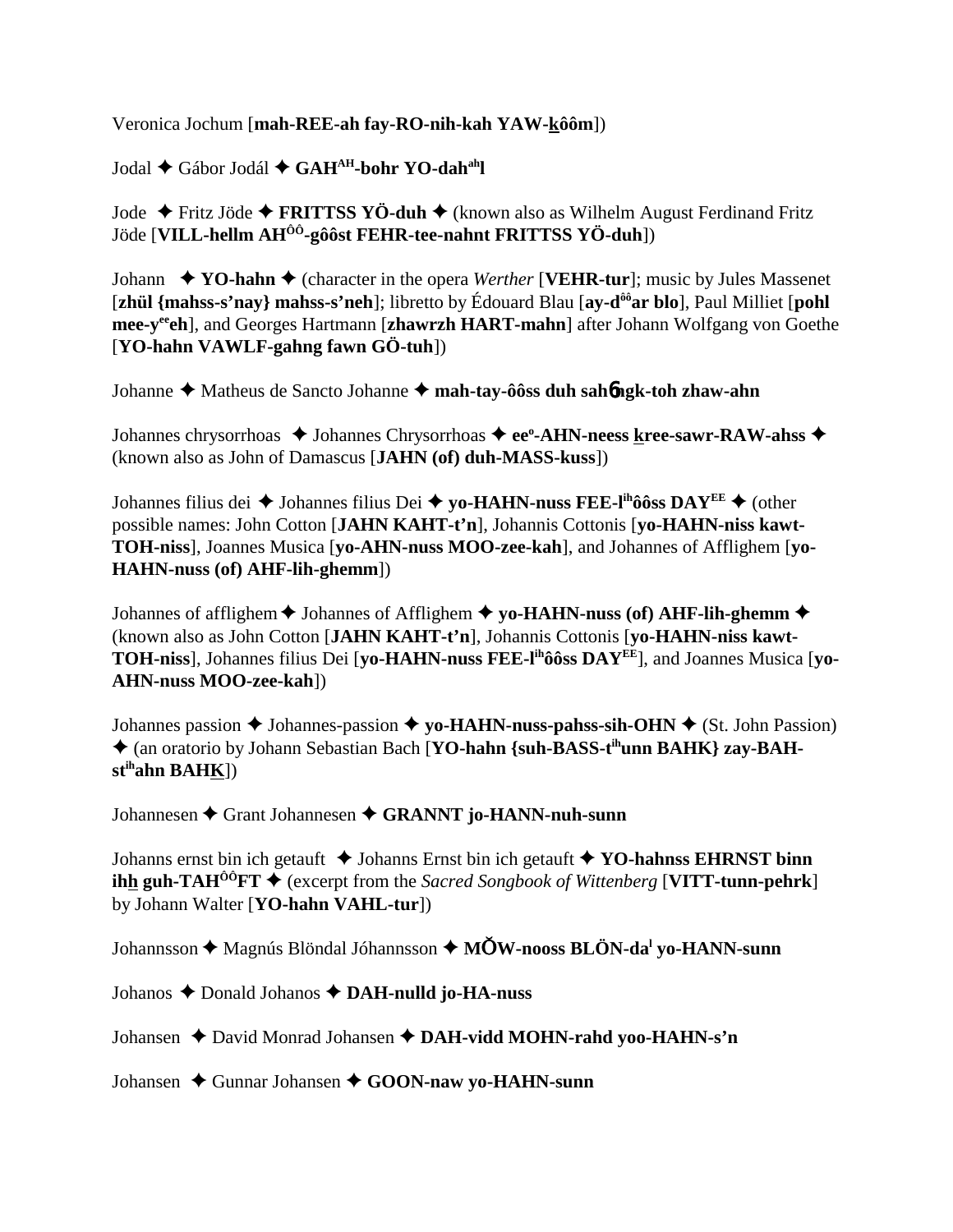Johanson  $\triangle$  Sven-Eric Johanson  $\triangle$  SVENN-AY<sup>UH</sup>-rick YOO-hahn-sawn  $\triangle$  (known also as Sven-Eric Emanuel [av-MAH-nü-ell] Johanson)

Johansson  $\triangle$  Bengt Johansson  $\triangle$  BAYNGT YAW-hahnss-sawn  $\triangle$  (known also as Bengt Viktor Johansson [BAYNGT VICK-tawr YAW-hahnss-sawn])

Johner ♦ Dominicus Johner ♦ doh-MEE-nih-kôôss YO-nur

Johnsen  $\triangle$  Hallvard Johnsen  $\triangle$  HAHL-var YOON-s'n  $\triangle$  (known also as Hallvard Olav [OOlahv] Johnsen)

Johnson ♦ Anthony Rolfe Johnson ♦ ANN-thuh-nee RAWLF JAHN-sunn

Johnson ♦ Bengt-Emil Johnson ♦ BEHNGT-EH<sup>UH</sup>-mill YOON-sawn

Johnson  $\triangle$  Julia Migenes-Johnson  $\triangle$  JOO-l<sup>ih</sup>uh mih-GHEH-nuss-JAHN-sunn

Johohoe traft ihr das schiff  $\triangleq$  Johohoe! Traft ihr das Schiff  $\triangleq$  YO-ho-ho-uh! TRAHFT EER dahss SHIFF  $\blacklozenge$  (aria from the opera *Der fliegende Holländer* [dayr FLEE-gunn-tuh HAWL**lenn-tur**] — *The Flying Dutchman*; music by Richard Wagner [RIH-hart VAHG-nur]; libretto by Wagner after Heinrich Heine [ $\textbf{H}$ **IN-rihh HI-nuh**)

Joia  $\triangle$  La joia  $\triangle$  lah JO<sup>ee</sup>ah  $\triangle$  (Joy)  $\triangle$  (excerpt from *Colectici intim* [ko-leck-TEE-see **EEN-teem**  $\text{--}$  *Personal Collection* — by Vicente Ascencio [vee-SENN-teh ahss-SENN-s<sup>ee</sup>o])

Joie me semont  $\triangleleft$  Ma joie me semont  $\triangleleft$  mah zhwah meh seh-maw $\phi \triangleleft (My$  Joy Summons Me) ♦ (composition by Blondel de Nesle [blaw 6-dell duh nell])

Joio  $\triangle$  Norman Dello Joio  $\triangle$  NAWR-munn DELL-lo JO<sup>EE</sup> o

Jokaste  $\bullet$  yo-KAH-stuh  $\bullet$  (character in the opera-oratorio *Oedipus Rex* [OY-dih-pooss RAYKSS]; music by Igor Stravinsky [EE-gur strah-VINN-skee]; libretto by Jean Cocteau [zhah**6** kawk-toh] after Sophocles [SAH-fuh-kleez])

Jokinen  $\triangle$  Erkki Jokinen  $\triangle$  EHRK-kih YAW-kih-nenn  $\triangle$  (the first name has been transcribed also as Erikki [**EH-rick-kih**])

Jokl  $\blacklozenge$  Georg Jokl  $\blacklozenge$  GAY-awrk YAW-k'l

Jokl  $\blacklozenge$  Otto Jokl  $\blacklozenge$  AWT-toh YAW-k'l

Jolanthe  $\triangle$  vah-LAHN-tuh  $\triangle$  (an opera, with music by Peter Ilyich Tchaikovsky [p'YAW-t'r ill-YEECH {chah<sup>ih</sup>-KAWF-skee} chay-KAWF-skee]; libretto by Modest Ilyich Tchaikovsky [mah-D<sup>Y</sup>ESST ill-YEECH {chah<sup>ih</sup>-KAWF-skee} chay-KAWF-skee] after Henrik Hertz [HENN-rick HEHRTSS])  $\blacklozenge$  (other spellings are Iolanta [ihah-LAHN-tuh] and Iolanthe [ihah-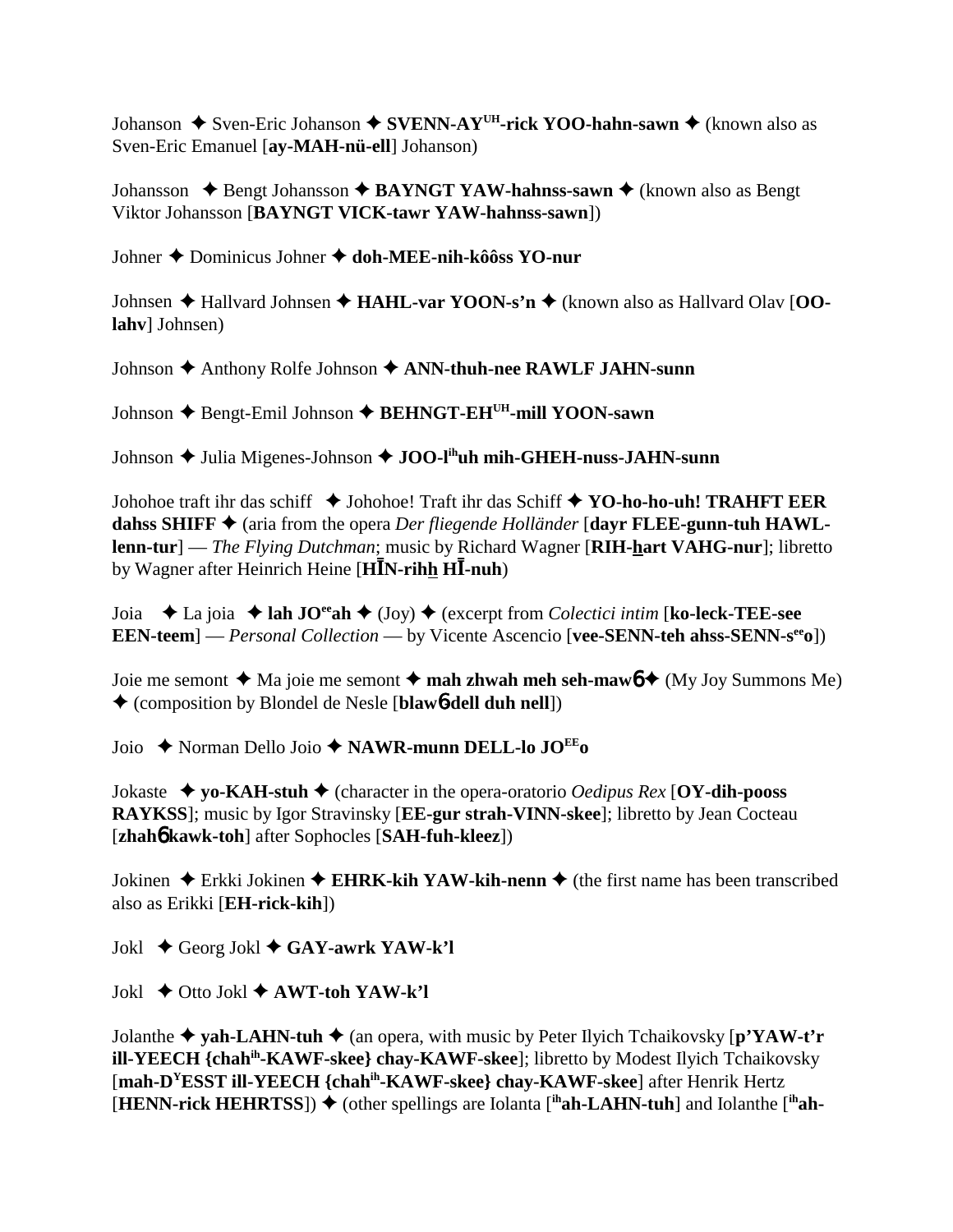## **LAHN-teh**])

Jolas Betsy Jolas **BETT-see JO-luss**

Jolitz temps destey Li jolitz temps d'estey **lee zhaw-lee tah**6 **dess-tay** (anonymous 13thcentury composition)

- Jolivet André Jolivet  **ah**6**-dray zhaw-lee-veh**
- Jolson  $\triangle$  Al Jolson  $\triangle$  A<sup>L</sup> JOHL-sunn
- Jommelli Niccolò Jommelli **neek-ko-LO yohm-MAYL-lee**
- Jonak ◆ Zdeněk Jonák ◆ ZDEH-n<sup>y</sup>eck YAW-nah<sup>ah</sup>k
- Jonas Alberto Jonás **ahl-BEHR-toh ho-NAHSS**
- Jonas ◆ Dorothy Jonas **◆ DAW-ruh-thee JO-nuss**
- Jonas Émile Jonas **ay-meel zhaw-nahss**
- Jonas Maryla Jonas **mah-RIH-lah YAW-nahss**
- Jonas ◆ Oswald Jonas ◆ {AHZ-wahld JO-nuss} AWSS-vahlt YO-nahss
- Jonasova Jana Jonášová **YUH-nuh YAW-nah-shaw-vah**
- Joncieres Victorin de Joncières **veek-taw-reh**6 **duh zhaw**6**-seeehr**
- Jones **→** Aled Jones **→ A-ludd JOHNZ**
- Jones ◆ Dame Gwyneth Jones ◆ DAYM gh'WIH-nuhth JOHNZ
- Jones ◆ Geraint Jones ◆ GHEH-rah<sup>ih</sup>nt JOHNZ ◆ (known also as Geraint Iwan [**EE-wahn**] Jones)
- Jones **→** Sissieretta Jones → siss-s<sup>ih</sup>uh-RETT-tuh JOHNZ
- Jones  $\rightarrow$  Trevor Jones  $\rightarrow$  TREH-vur JOHNZ
- Jong ◆ Conrad de Jong ◆ KAHN-radd duh JAWNG ◆ (known also as Conrad John [JAHN] de Jong)
- Jong ◆ Marinus de Jong ◆ mah-REE-nüss deh YAWNG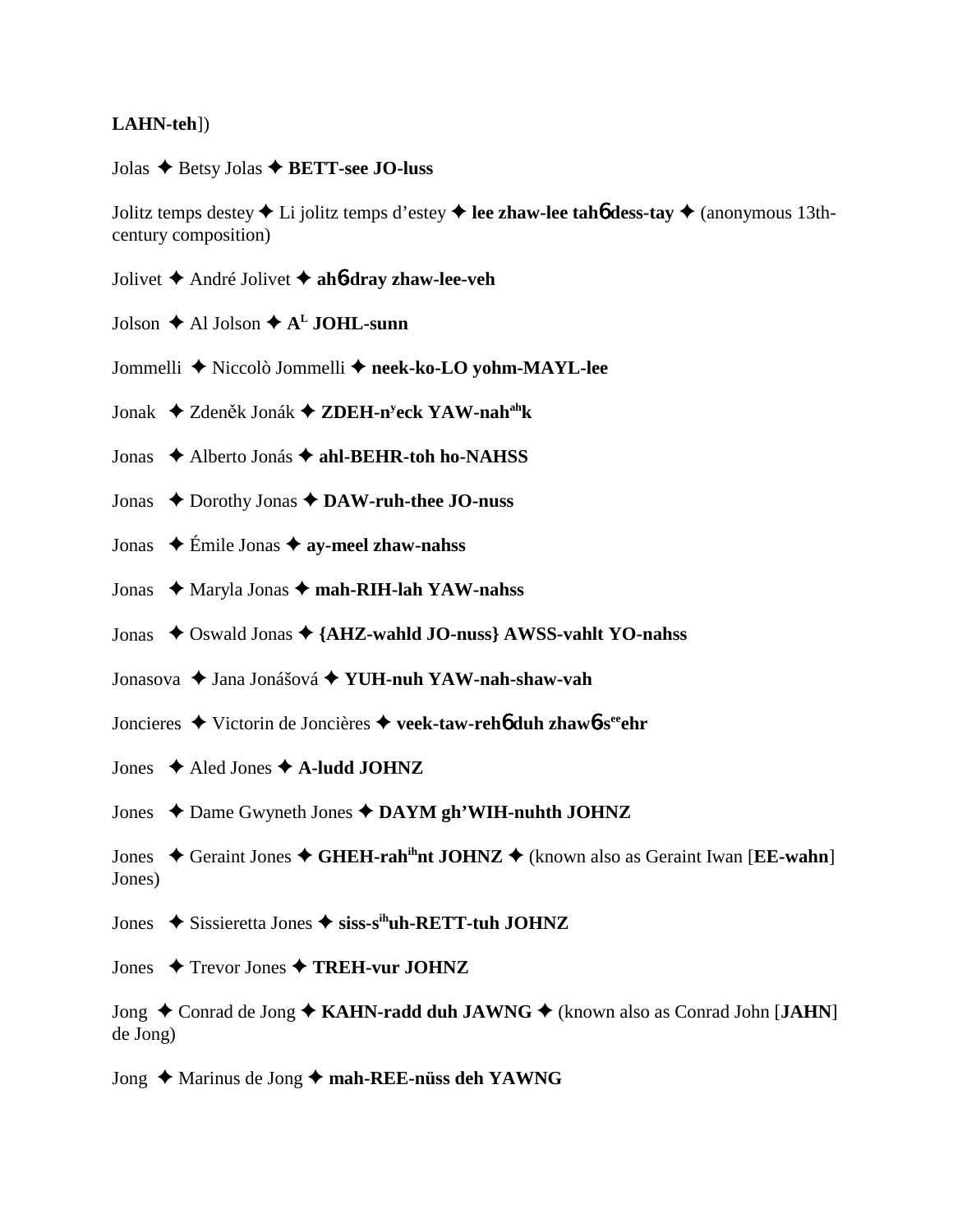Jongen **→** Joseph Jongen **→ zho-zeff yawng-unn →** (known also as Marie-Alphonse-Nicolas-Joseph Jongen [**mah-ree-ahl-faw**6**ss-nee-ko-lah-zho-zeff yawng-unn**])

Jongen Léon Jongen **lay-oh**6 **yawng-unn** (known also as Léon Marie-Victor-Justin Jongen [**lay-oh**6 **mah-ree-veek-tawr-zhüss-teh**6 **yawng-unn**])

Jongleuse La Jongleuse **lah zhaw**6**-glöz** (composition by Moritz Moszkowski [**MOrittss mawstss-KAWV-skee**])

Jonny spielt auf  $\blacklozenge$  YAWN-nee SHPEELT AH<sup>ÔÔ</sup>F  $\blacklozenge$  (Jonny [JAHN-nee] Starts Playing)  $\blacklozenge$ (an opera, with music and libretto by Ernst Křenek [EHRNST k<sup>r</sup>SHEH-neck])

Jonsson ◆ Josef Petrus Jonsson ◆ YOO-seff PEE<sup>UH</sup>-trüss YÔÔ<sup>UH</sup>N-sawn

Joo ◆ Arpád Joó ◆ {AR-padd JOO} ar-PAH<sup>AH</sup>D YOH<sup>OH</sup>

Joplin  $\triangle$  Janis Joplin  $\triangle$  **JA-nuss JAHP-lunn**  $\triangle$  (known also as Janis Lyn [**LINN**] Joplin)

Jora  $\rightarrow$  Mihail Jora  $\rightarrow$  mee-h<sup>ah</sup>EEL ZHAW-rah

Jorda Enrique Jordá **ayn-REE-kay hawr-DAH**

Jordan Armin Jordan **ar-meh**6 **zhawr-dah**6

Jordan  $\triangle$  Jules Jordan  $\triangle$  **JOOLZ JAWR-dunn** 

Jordan **→** Sverre Jordan **→ SVA<sup>R</sup>-ruh YOOR-dahn** 

Jorgensen **→** Axel Borup-Jørgensen → **ACK-sull BO-woop-YÖ-unn-sunn** → (known also as Jens [**YENNSS**] Axel Borup-Jørgensen)

Jorgensen Erik Jørgensen **AY-rick YÖ-unn-sunn**

Jorgensen Henrik Colding-Jørgensen **HENN-rick KAWL-lihng-YÖ-unn-sunn**

Jorgensen Poul Jørgensen **PAHÔÔL YÖ-unn-sunn**

Jorn  $\triangle$  Karl Jörn  $\triangle$  KARL YAWRN  $\triangle$  (in Latvia, this Latvian National would be known as Karls Jörns [**KARLSS YAWRNSS**])

Jorns Karls Jörns **KARLSS YAWRNSS** (known also as Karl Jörn [**KARL YAWRN**])

Josabeth  $\blacklozenge$  **JO-zah-beth**  $\blacklozenge$  (character in the opera *Athalia* [ah-THAY-l<sup>ih</sup>uh]; music by George Frideric Handel [**JAW-urj FRIH-duh-rick HANN-d'l**]; libretto by Samuel Humphreys [**SAm'yuh-wull HUMM-freez**] after *Judges V*)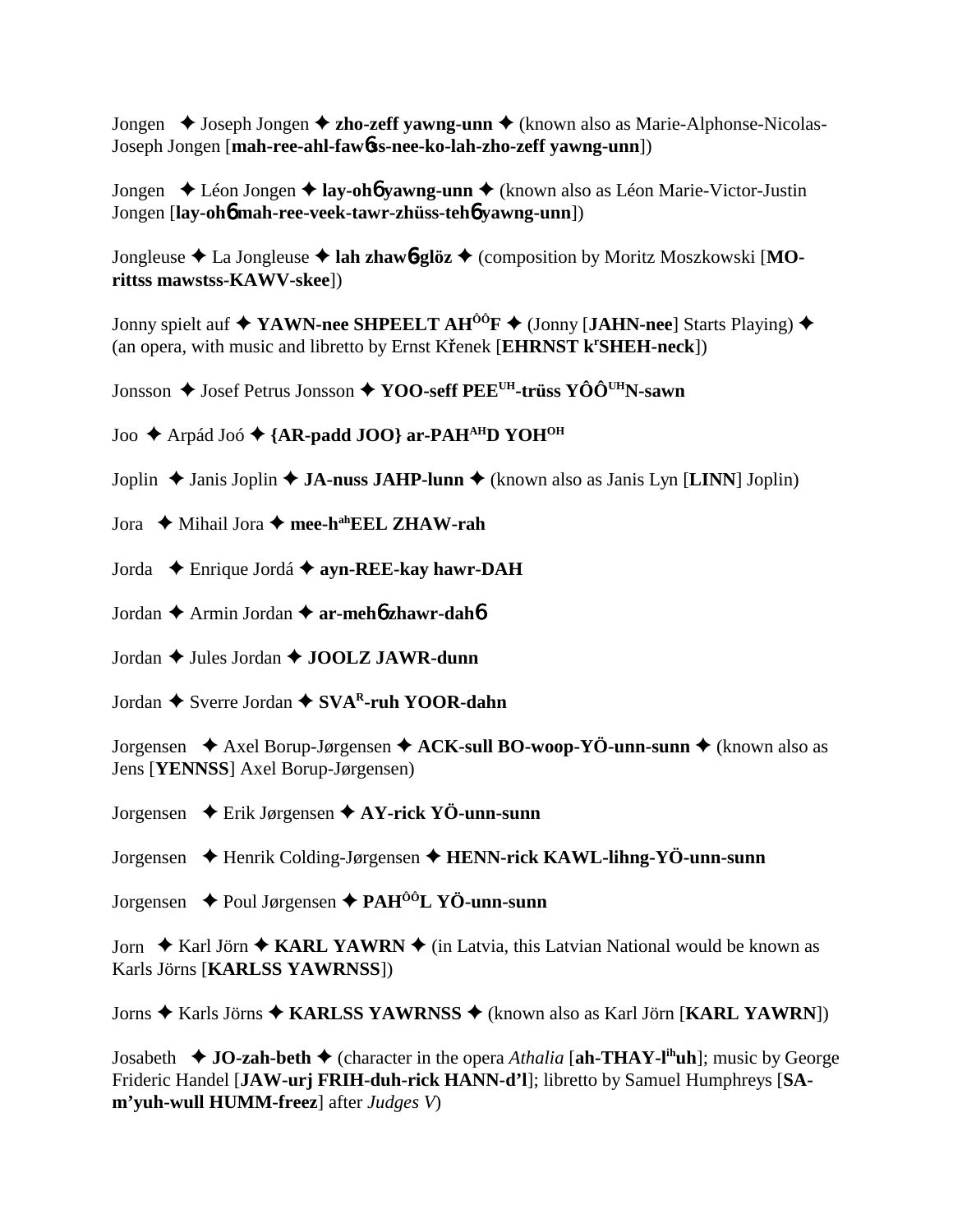Jose Federico Olmeda de San José **fay-thay-REE-ko awl-MAY-thah day sahn ho-SAY**

Josef **YOHOH-zeff** (character in the operetta *Wiener Blut* [**VEE-nur BLOOT**] — *Vienna* Blood; music by Johann Strauss II [YO-hahn SHTRAH<sup>ÔÔ</sup>SS II]; libretto by Victor Léon [veek**tawr lay-aw**6] and Leo Stein [**LAY-o SHTN**])

Joseffy Rafael Joseffy **{rah-fay-ELL JO-zuff-fee} RAH-fah-ell YO-sheff-fee**

Joselson Tedd Joselson **TEDD JAH-s'l-s'n**

Josephson Ernst Josephson **ARNST YOO-seff-sunn**

Josephson  $\triangle$  Jacob Axel Josephson  $\triangle$  YAH-kawb ACK-sell YOO-seff-sawn

Josif Enriko Josif **enn-REE-kaw YAW-siff**

Josten ◆ Werner Josten ◆ {WUR-nur JAHSS-tunn} VEHR-nur YAWSS-tunn ◆ (known also as Werner Erich [**AY-rihh**] Josten)

Jota  $\rightarrow \textbf{HO-tah} \rightarrow$  (Jota)  $\rightarrow$  (song, Spanish dance, title used by various composers)

Joteyko Tadeusz Joteyko **tah-DEH-ôôsh yo-TAY-ko**

Joubert **→** John Joubert **→ JAHN zhoo-behr →** (known also as John Pierre Herman [p<sup>ee</sup>ehr **HUR-munn**] Joubert)

Jouineau  $\triangle$  Jacques Jouineau  $\triangle$  zhack zh<sup>ôô</sup>ee-no

Jour ◆ Un jour ◆ **ü** $\phi$  **zhôôr** ◆ (A Day) ◆ (poem by Maurice Carême [**mo-reess kah-remm**] set to music by Jacques Chailley [**zhack shahee-yee**])

Jour fatal au sein des mers Jour fatal! ... Au sein des mers **zhôôr fah-tahl! ... o seh**6 **day mehr** (Helen's recitative [**reh-suh-tuh-TEEV**] and air from the opera *Les vêpres siciliennes* [**leh veh-pr' see-see-leeenn**] *— The Sicilian Vespers*; music by Giuseppe Verdi [**joo-ZAYP-pay VAYR-dee**]; libretto by Eugène Scribe [**ö-zhenn skreeb**] and Charles Duveyrier [**sharl dü-vay-** $\mathbf{r}^{\text{ee}}$ **ay**])

Jour naissait  $\triangle$  Le jour naissait  $\triangle$  luh zhôôr neh-seh  $\triangle$  (*Marie's Air and Trio* from the opera *La fille du régiment* [**lah feey' dü ray-zhee-mah**6] — *The Daughter of the Regiment*; music by Gaetano Donizetti [**gahay-TAH-no doh-nee-TSAYT-tee**]; libretto by Jules-Henri Vernoy Saint-Georges [**zhül-ah**6**-ree vehr-n'wah seh**6**-zhawrzh**] and Jean-François-Alfred Bayard [**zhah**6 **frah**6**-swah ahl-fredd bah-yar**])

Jouret Léon Jouret **lay-oh**6 **zhôô-reh**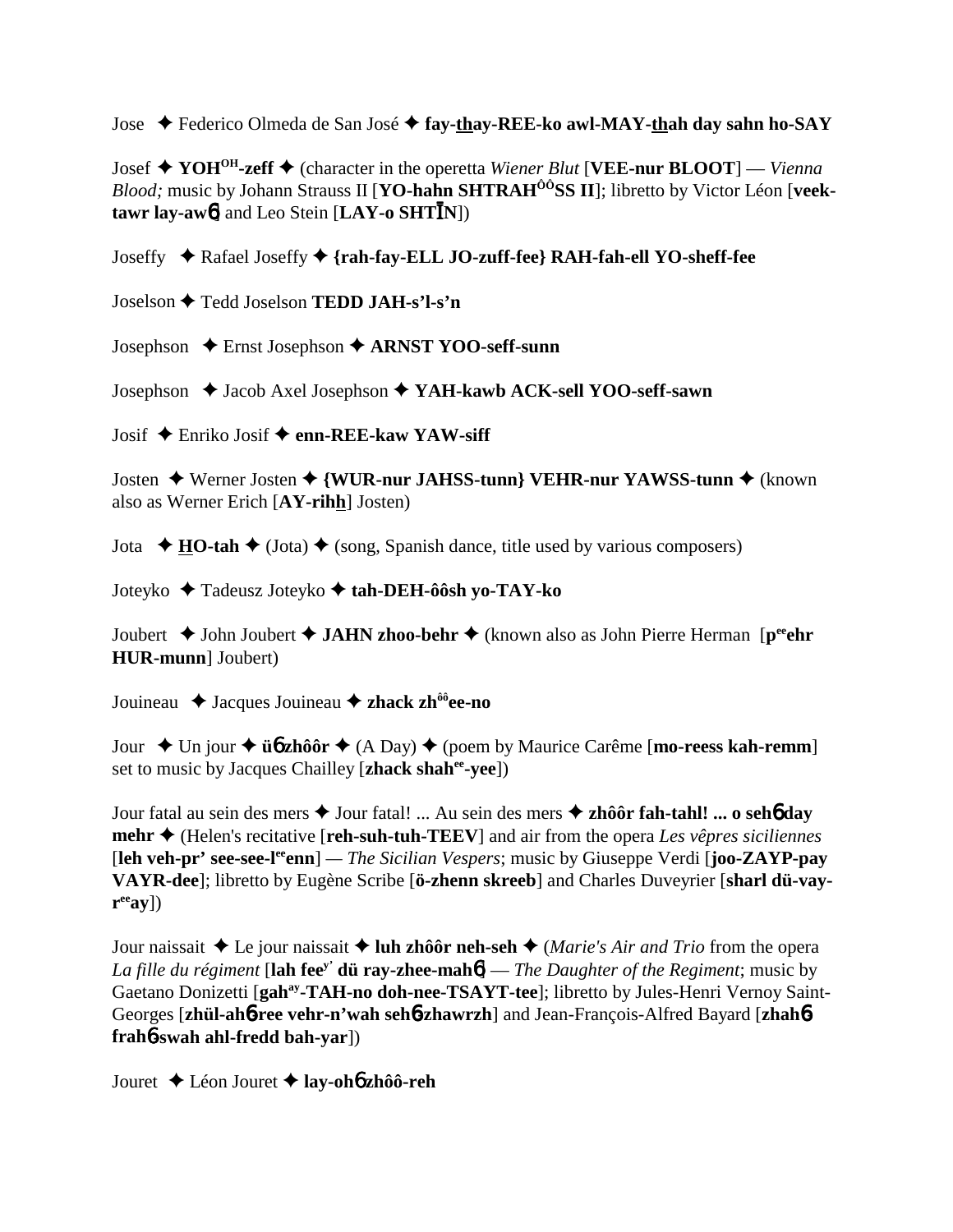Journaliste  $\triangle$  Le journaliste  $\triangle$  luh zhôôr-nah-leest  $\triangle$  (the reporter)  $\triangle$  (character in the opera *Les brigands* [**leh bree-gah**6] — *The Brigands* [**BRIH-gunndz**]; music by Jacques Offenbach [**ZHACK AWF-funn-bahk**]; libretto by Henri Meilhac [**ah**6**-ree meh-yack**] and Ludovic Halévy [**lü-daw-veek ah-lay-vee**])

Journet Marcel Journet **mar-sell zhôôr-neh**

Jouy **→** Étienne de Jouy **→ ay-t<sup>ee</sup>enn duh zhôô<sup>ee</sup>** 

Joy **→** Geneviève Joy **→ zheh-nuh-v<sup>ee</sup>evv zhwah** 

Joyeuse rondeau La joyeuse. Rondeau **lah zhwah-yöz. raw**6**-doh** (The Happy Woman. Rondeau  $[\text{RAHN-doh}]$   $\rightarrow$  (excerpt from the *Suite en ré majeur*  $[s^{\text{ii}}\text{eet}\text{ ah}\text{f}$  **ray mah-zhör**] — *Suite in D Major* — by Jean-Philippe Rameau [**zhah**6**-fee-leep rah-mo**])

Juanillo el gato montes ◆ Juanillo "El gato montés" ◆ h<sup>oo</sup>ah-NEE-l'yo ell GAH-toh mawn-**TAYSS**  $\triangle$  (character in the opera *El gato montés* [ell GAH-toh mawn-TAYSS] — *The Wildcat;* music and libretto by Manuel Penella [mah-n<sup>oo</sup>ELL pay-NAY-l'yah])

Jubilate deo  $\triangle$  Jubilate Deo  $\triangle$  yoo-bih-LAH-teh DAY-o  $\triangle$  (sacred music, Latin title used by various composers)

Jubilet tota civitas **YOO-bih-lett TAW-tuh CHEE-vih-tahss** (vocal composition by Claudio Monteverdi [**KLAH<sup>00</sup>-d<sup>ee</sup>o mohn-tay-VAYR-dee**])

Juch Emma Juch **EMM-muh YÔÔK** (known also as Emma Antonia Joanna [**ann-TOH-neeah jo-ANN-nuh**] Juch)

Juchelka Miroslav Juchelka **MIH-raw-slahf YÔÔ-kell-kuh**

Judas maccabaeus **→** Judas Maccabaeus → **JOO-duss mack-kah-BAY-uss** → (an oratorio, with music by George Frideric Handel [**JAW-urj FRIH-duh-rick HANN-d'l**] and libretto by Thomas Morell [**TAH-muss maw-RELL**])

Judas maccabaus Judas Maccabäus **JOO-duss mack-kah-BAY-uss** (an oratorio, with music by George Frideric Handel [**JAW-urj FRIH-duh-rick HANN-d'l**] and libretto by Thomas Morell [**TAH-muss maw-RELL**])

Juditha triumphans  $\triangle$  yoo-DEE-tah tr<sup>ee</sup>OOM-fahnss  $\triangle$  (an oratorio, with music by Antonio Vivaldi [ahn-TAW-n<sup>ee</sup>o vee-VAHL-dee] and libretto by Giacomo Cassetti [JAH-ko-mo kahss-**SAYT-tee**])

Jugend  $\triangle$  Die Jugend  $\triangle$  dee YOO-gunnt  $\triangle$  (The Youth)  $\triangle$  (song by Georg Philipp Telemann [**GAY-awrk FEE-lipp TAY-luh-mahn**])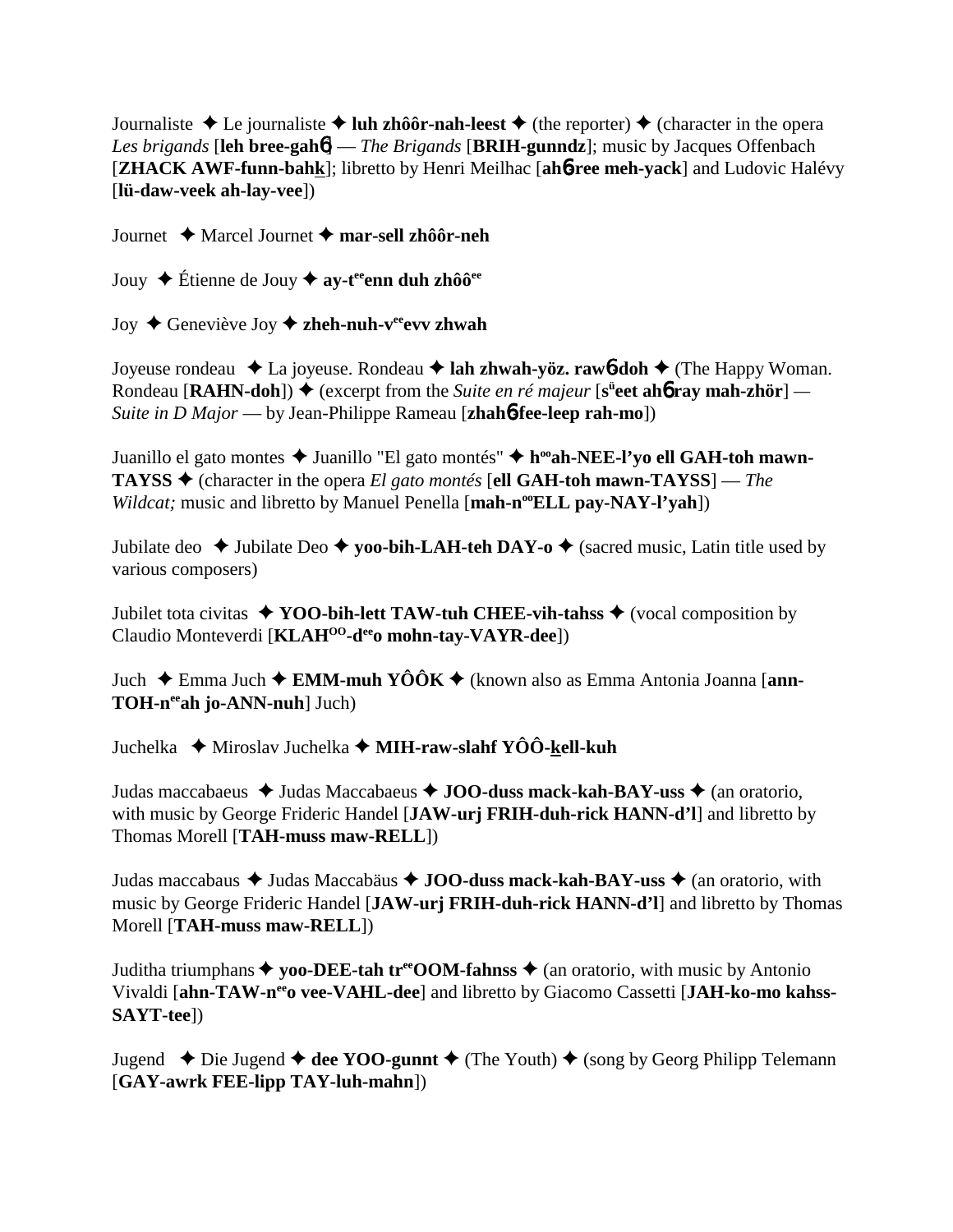Jugendgluck  $\blacklozenge$  Jugendglück  $\blacklozenge$  **YOO-gunnt-glük**  $\blacklozenge$  (The Joy of Youth)  $\blacklozenge$  (composition by Franz Liszt [**FRAHNZ LISST**])

Juhan Alexander Juhan **a-ligg-ZANN-dur JOO-hann**

Juhan ◆ James Juhan ◆ {JAYMZ JOO-hann} zhahm zhü-ah**6** 

Juilliard Augustus D. Juilliard **aw-GUSS-tuss D. JOOL-lihard**

Juive ◆ La Juive ◆ lah zh<sup>ü</sup>eev ◆ (The Jewess) ◆ (an opera, with music by Jacques Fromental Halévy [**zhack fraw-mah**6**-tahl ah-lay-vee**] and libretto by Eugène Scribe [**ö-zhenn skreeb**])

Julia de burgos  $\triangle$  A Julia de Burgos  $\triangle$  ah HOO-l<sup>ee</sup>ah day BOOR-gawss  $\triangle$  (a poem, *To Julia* de Burgos, translated from Spanish by Jamie Bernstein [JAY-mee BURN-stin] and set to music by Leonard Bernstein [LEH-nurd BURN-stin])

Jullien **→** Adolphe Jullien **→ ah-dawlf zhül-l<sup>ee</sup>ahó →** (known also as Jean-Lucien-Adolphe Jullien [**zhah**6**-lü-seeah**6**-nah-dawlf zhül-leeah**6])

Jullien **→** Gilles Jullien → zheel zhül-l<sup>ee</sup>ah**6** 

Jullien ◆ Louis Jullien ◆ l<sup>ôô</sup>ee zhül-l<sup>ee</sup>ah**6** ◆ (known also as Louis George Maurice Adolphe (etc.) [**zhawrzh mo-reess ah-dawlf** (etc.)] Jullien)

Jullien **→** Marcel-Bernard Jullien → mar-sell-behr-nahr zhül-l<sup>ee</sup>ah**6** 

Jullliard quartet  $\triangle$  Juilliard Quartet  $\triangle$  **JOOL-l<sup>ih</sup>ard (Quartet)** 

Julson Phyllis Bryn-Julson **FILL-luss BRINN-YOOL-s'n**

Jumilhac ◆ Dom Pierre-Benoît de Jumilhac ◆ dawm peehr-beh-n'wah duh zhü-mee-lahk

Junck Benedetto Junck **bay-nay-DAYT-toh YOONGK**

June paik Paik, Nam June **PECK, NAHM JÔÔN**

Jung  $\triangle$  Manfred Jung  $\triangle$  **MAHN-frayt YÔÔNG** 

Junge nonne ◆ Die junge Nonne ◆ dee YÔÔNG-uh NAWN-nuh ◆ (The Young Nun) ◆ (poem by J. Craigher [**(**J.**) KR-gur**] set to music by Franz Schubert [**FRAHNTSS SHOO-bert**])

Jungfer marianne leitmetzerin **↓** Jungfer Marianne Leitmetzerin ◆ YÔÔNG-fur mah-r<sup>ih</sup>AHN**nuh līt-METT-tsuh-rinn ♦** (character in the opera *Der Rosenkavalier* [**dayr RO-zunn-kahfah-leer**] — *The Knight of the Rose*; music by Richard Strauss [**RIH-hart SHTRAHÔÔSS**] and libretto by Hugo von Hofmannsthal [**HOO-go fawn HAWF-mahn-stahl**])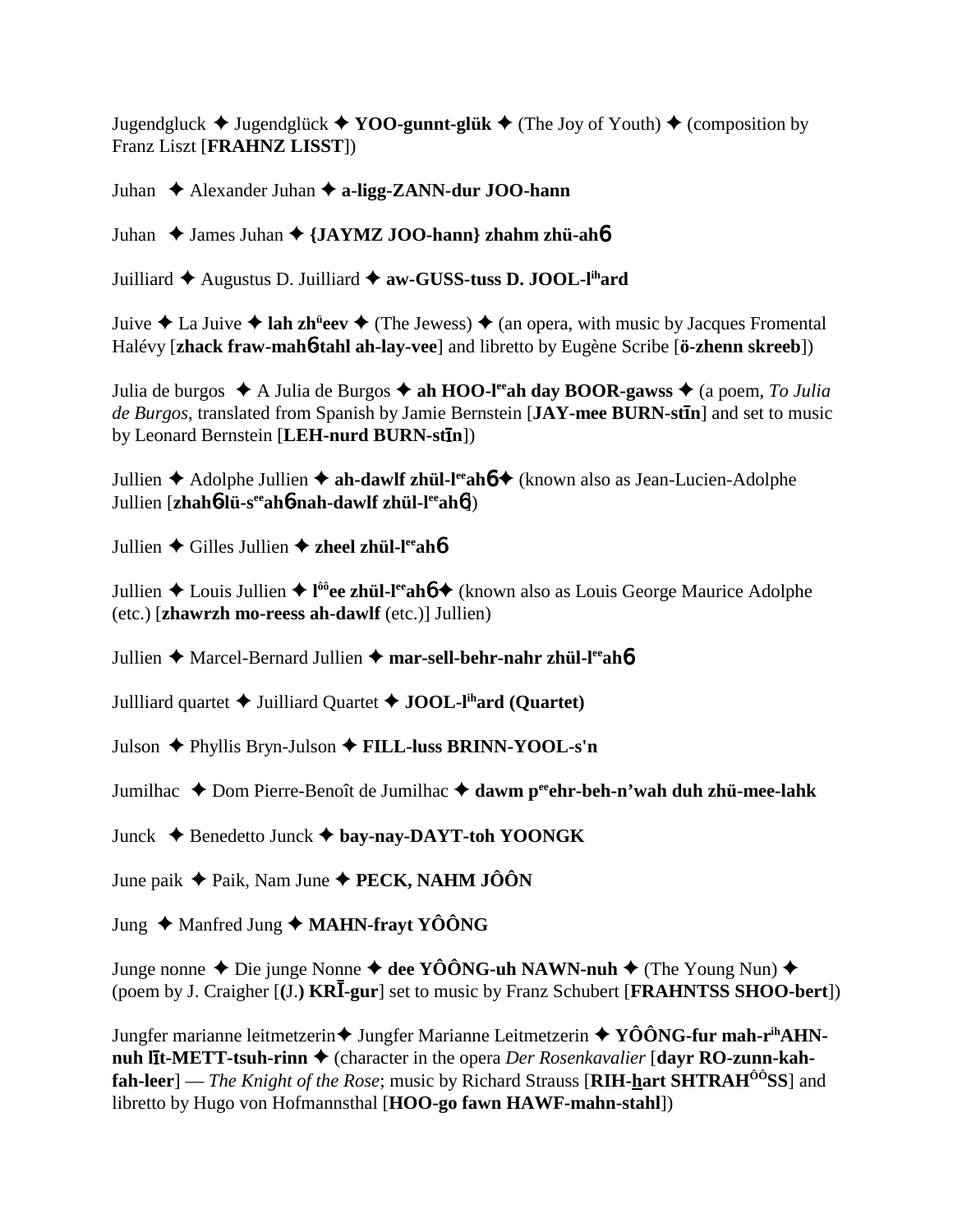Jungfrun hon gar i ringen  $\triangle$  Och jungfrun hon gar i ringen  $\triangle$  awk YÜNG-frün hawn GAWR **ih RIHNG-unn**  $\blacklozenge$  (And the Maid Enters the Ring)  $\blacklozenge$  (anonymous composition)

Junggesellenschwur  $\blacklozenge$  YÔÔNG-guh-zell-lunn-shvôôr  $\blacklozenge$  (The Bachelor's Oath)  $\blacklozenge$  (poem from Des Knaben Wunderhorn [dess k'NAH<sup>AH</sup>-bunn VÔÔN-tur-hawrn] — The Youth's Magic *Horn* — set to music by Richard Strauss [RIH-hart SHTRAH<sup> $\hat{o}$ *i*</sub> $\hat{o}$ SS])</sup>

Junghanel ♦ Konrad Junghänel ♦ KAWN-raht YÔÔNG-hay-null

Junghanns  $\triangle$  Egbert Junghanns  $\triangle$  ECK-pert YOONG-hahnss

Jungling am bache  $\triangle$  Der Jüngling am Bache  $\triangle$  dayr YÜNG-lihng ahm BAH-kuh  $\triangle$  (The Youth by the Brook)  $\blacklozenge$  (poem by Friedrich von Schiller [FREET-rihh fawn SHILL-lur] set to music by Franz Schubert [FRAHNTSS SHOO-bert])

Jungling liebt ein madchen $\triangle$  Ein Jüngling liebt ein Mädchen  $\triangle$  In YÜNG-lihng LEEPT In **METT-hunn**  $\blacklozenge$  (A Boy Loves a Girl)  $\blacklozenge$  (poem by Heinrich Heine [HIN-rihh HI-nuh] set to music by Robert Schumann [ROH<sup>OH</sup>-bert SHOO-mahn])

Jungst  $\blacklozenge$  Hugo Jüngst  $\blacklozenge$  HOO-go YÜNGST

Jungwirth  $\blacklozenge$  Manfred Jungwirth  $\blacklozenge$  MAHN-frayt YOONG-vihrt

Junker sparlich  $\triangleq$  Junker Spärlich  $\triangleq$  YOON-kur SHPEHR-lihh  $\triangleq$  (character in the opera *Die lustigen Weiber von Windsor* [dee LÔÔSS-tih-gunn  $V\bar{I}$ -bur fawn VINNT-zur] — *The Merry* Wives of Windsor; music by Otto Nicolai [AWT-toh NEE-ko-lahih]; libretto by Salomon Hermann Mosenthal [ZAH<sup>AH</sup>-lo-mawn HEHR-mahn MO-zunn-tahl] after William Shakespeare [WILL-l<sup>ih</sup>umm SHAYK-spih<sup>uh</sup>r])

Junto al puente de la pena → Junto al puente de la peña → HOON-toh ahl p<sup>oo</sup>AYN-tay day lah **PAY-n'yah**  $\triangle$  (I Saw Her One Night)  $\triangle$  (excerpt from *La canción del olvido* [lah kahntheorem dell awl-VEE-thol by José Serrano [ho-SAY sehr-RAH-no])

Juon  $\triangle$  Paul Juon  $\triangle$  PAH<sup>00</sup>L YOO-awn  $\triangle$  (known also as Pavel Fedorovich Juon [PAH-vell] f'YAW-duh-ruh-vihch yôô-AWN])  $\blacklozenge$  (the last name is also transcribed as Yuon [yôô-AWN])

Juozapaitis  $\triangle$  Jurgis Juozapaitis  $\triangle$  YÔÔR-ghiss y<sup>ôô</sup>o-zah-PAH<sup>IH</sup>-tiss

Jupin ← Charles-François Jupin ← sharl-frahb-swah zhü-pehb

Jurafsky ◆ Abraham Jurafsky ◆ ah-br'AHM hoo-RAHF-skee

Jurame  $\triangle$  Júrame  $\triangle$  HOO-rah-may  $\triangle$  (song by Maria Grever [mah-REE-ah gray-VEHR])

Juravit dominus  $\triangle$  Juravit Dominus  $\triangle$  yoo-RAH-vitt DAW-mih-nôôss  $\triangle$  (section of the *Dixit*